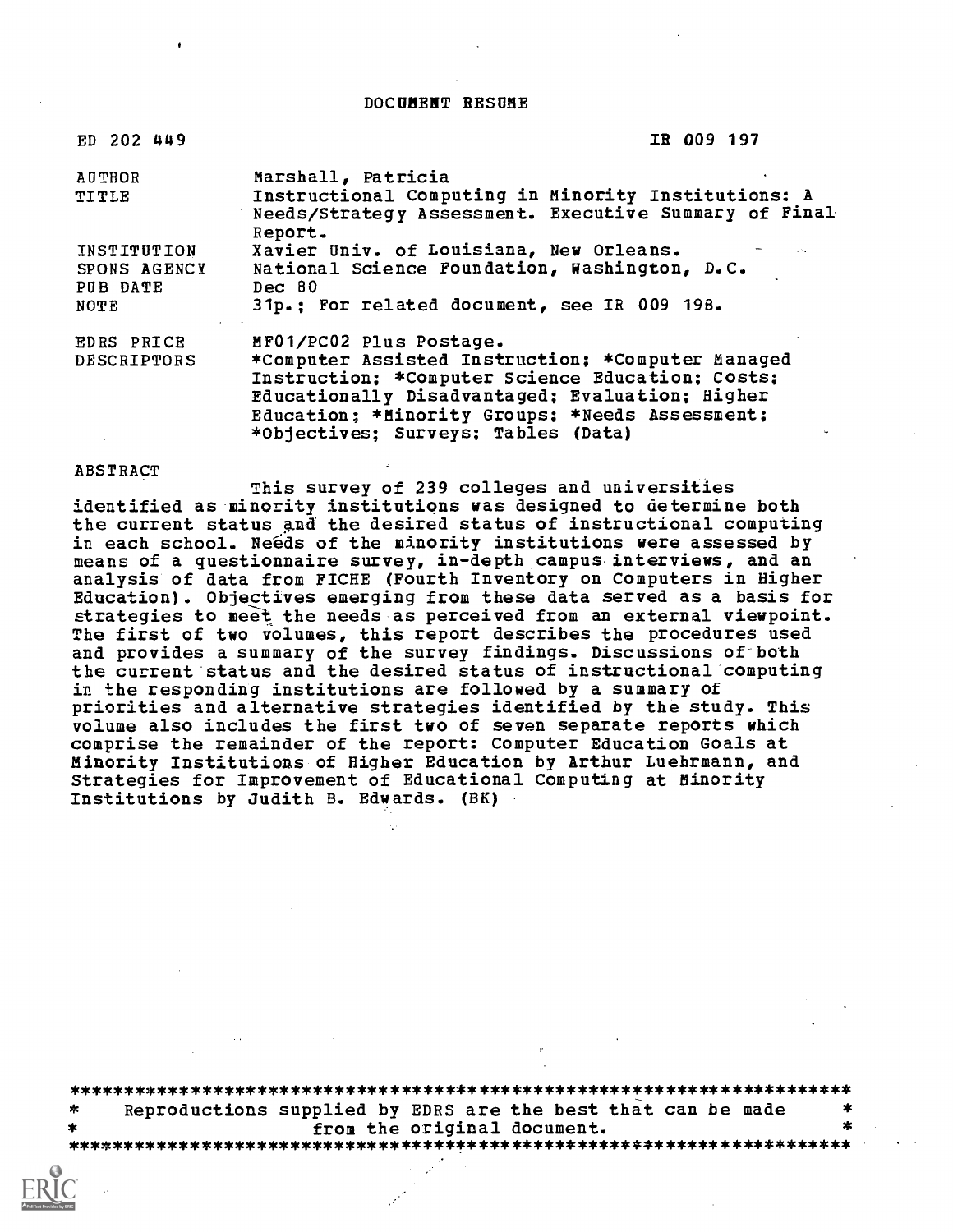

INSTRUCTIONAL COMPUTING IN MINORITY INSTITUTIONS A NEEDS/STRATEGY ASSESSMENT

EXECUTIVE SUMMARY OF FINAL REPORT/NSF SPI 7821515

PRINCIPAL INVESTIGATOR: Sister Patricia Marshall<br>Xavier University of Lou<br>New Orleans, Louisiana Xavier University of Louisiana New Orleans, Louisiana 70125

**SEVALUATORS:** 

57

Donald L. Alderman, Judith B. Edwards, Richard M. Jaeger, Arthur Luehrmann, Thomas J. McAlpine, Hugh Poynor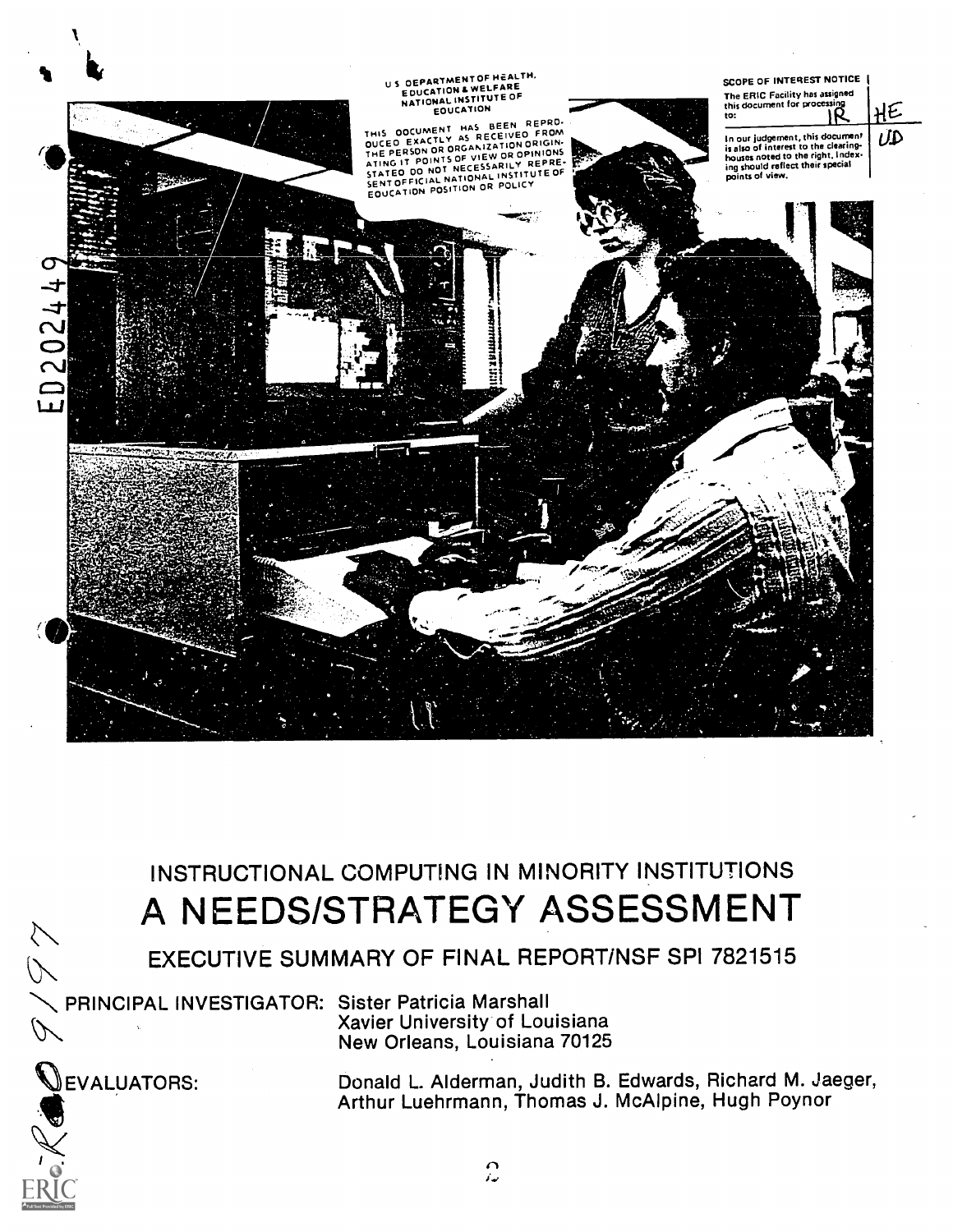| <b>TABLE OF CONTENTS</b>                                                                                               |             |
|------------------------------------------------------------------------------------------------------------------------|-------------|
| TABLE OF CONTENTS                                                                                                      |             |
| SECTION I. PREAMBLE                                                                                                    |             |
| SECTION II. INTRODUCTION                                                                                               | 3           |
| Minority institutions<br><b>Instructional Computing</b><br>Background leading to this study<br>How this study was made | 3<br>3<br>4 |

SECTION III. CURRENT STATUS OF INSTRUCTIONAL COMPUTING IN MINORITY INSTITUTIONS

| Questionnaire survey                                  |    |  |
|-------------------------------------------------------|----|--|
|                                                       |    |  |
| Interviews<br>FICHE (Fourth Inventory of Computers in |    |  |
| <b>Higher Education</b> )                             |    |  |
| <b>ECMI</b> conference evaluations                    | 10 |  |
|                                                       | 12 |  |
| Summary of current status                             |    |  |

| SECTION IV. DESIRED STATUS OF<br>INSTRUCTIONAL COMPUTING<br><b>IN MINORITY INSTITUTIONS 13</b> |    | nec<br>Sci |  |  |
|------------------------------------------------------------------------------------------------|----|------------|--|--|
| Needs from the institutional perspective                                                       | 13 |            |  |  |
| 13<br>Needs identified by FICHE analysis<br>Virtual needs - the ideal - as seen by             |    |            |  |  |
|                                                                                                |    |            |  |  |

an expert Objectives drawn from the current and desired status 14

SECTION V. SUMMARY OF PRIORITIES AND ALTERNATIVE STRATEGIES

APPENDIX A. COMPUTER EDUCATION GOALS AT MINORITY INSTITUTIONS OF HIGHER EDUCATION by Arthur Luchrmann 18 APPENDIX B. STRATEGIES FOR IMPROVE-MENT OF EDUCATIONAL COMPUTING AT MINORITY INSTITUTIONS by Judith B. Edwards 23

2

 $\sim$  5  $\sim$  5  $\sim$ 

## **TABLES**

- I. CONDUCTORS OF INTERVIEWS 7
- II. MINORITY POST-SECONDARY INSTITUTIONS INTERVIEWED ON ACADEMIC COMPUTING, FALL 1979
- III. ECMI CONFERENCE PARTICIPANTS 11

This study was supported by a grant from the National Science Foundation, No. SPI 7821515. Opinions stated are those of the author and do not necessarily represent the position of the National Science Foundation.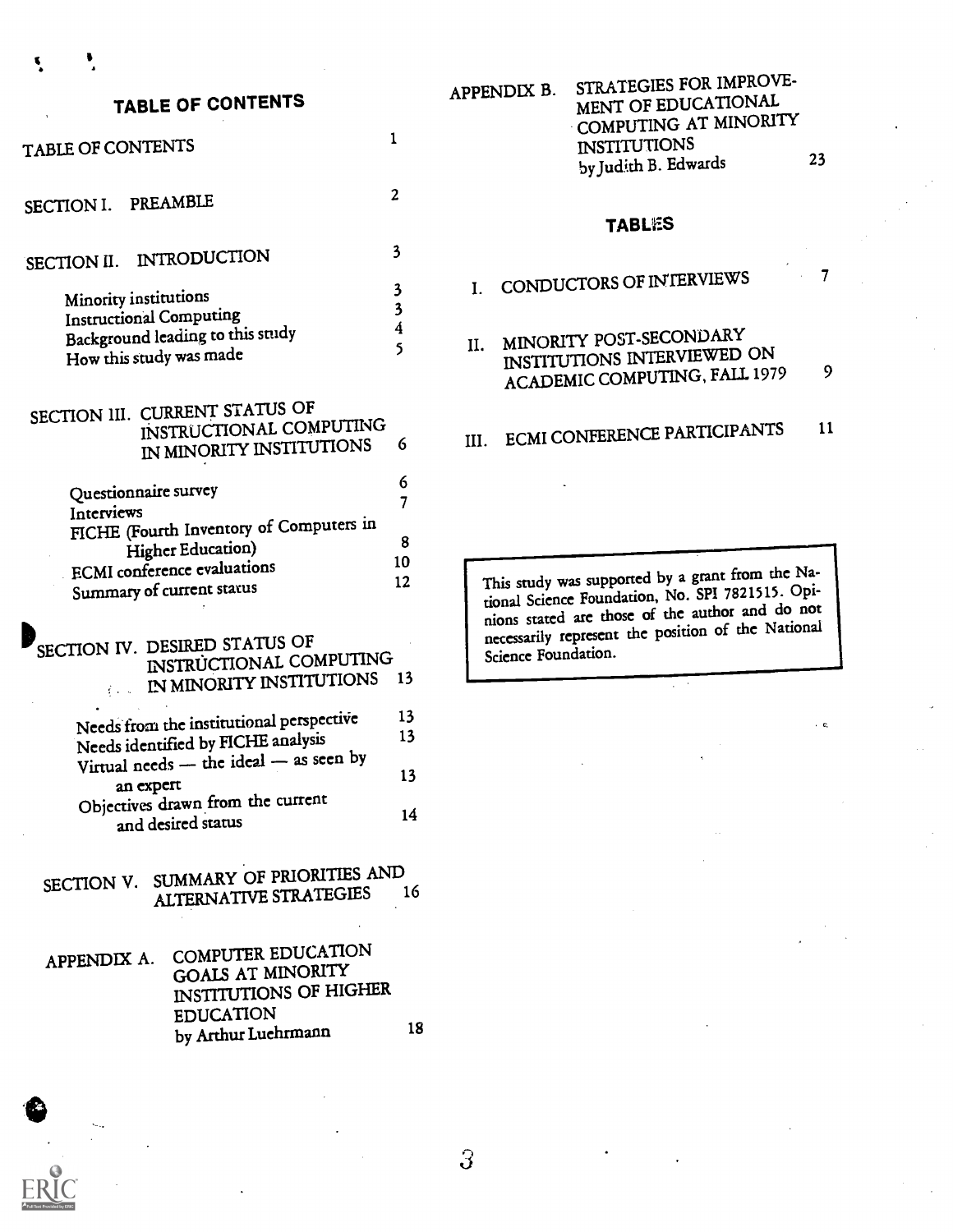# SECTION I PREAMBLE

 $a^2$ 

The 239 colleges and universities identified as minority institutions in this needs/strategy assessment of instructional computing have come a long way since computing entered the world of higher education in the late '50s, and they have a long way to go. What is new about this study? Nothing much, but at least the information about where the 239 are now in instructional computing, and the information about where they might be headed, is all together in one source: this executive summary of a National Science Foundation-funded study of the needs and possible alternatives.

#### SURPRISES AND NON-SURPRISES

Readers will not be surprised to learn that the production of minority degrees in computer science lags far behind that of non-minority institutions, and even farther behind the national need. Nor will they find it surprising that students in minority institutions are less likely to be exposed to computers in their course work than students in non-minority institutions. (This is partly due to the generally small size of most minority institutions  $-$  and the consequent small size of their science programs - but also due to staffing problems and the lack of *appropriate* hardware.) It may come as a surprise, however, to learn that about 14% of the minority institutions (small baccalaureate schools) actually spent more on computing than their non-minority counterparts (on the average) in 1977, and that both minority and non-minority schools had acquired computer hardware to about the same extent by 1977. But most minority institutions had acquired computers relatively late  $-$  since<sup>-1974</sup>  $-$  and start-up costs may have inflated that picture. Obviously, though, minority institutions are aware of the potential of computers for enhancing the instructional process and are, for the most part, making efforts to begin or to improve academic computing programs.

### ALTERNATIVES

Alternative strategies available to colleges and universities in the early '80s are not only more costeffective than those available in the '60s and '70s; they are also much more attractive to educators. Despite inflation and other fiscal challenges, the potential for minority  $-$  and all  $-$  institutions to acquire educationally sound computing resources for instructional purposes may be better today than ever before. If the problem of the shortage of computer science degrees can be nationally addressed, with special attention to the production of minority degrees, the 3/4 million students in minority colleges and universities may have a chance to become computer literate during the corning years. The message arising out of this study is clear. Help is needed, but the problems can be solved; and the minority institutions themselves are one of the resources that can help solve them.



2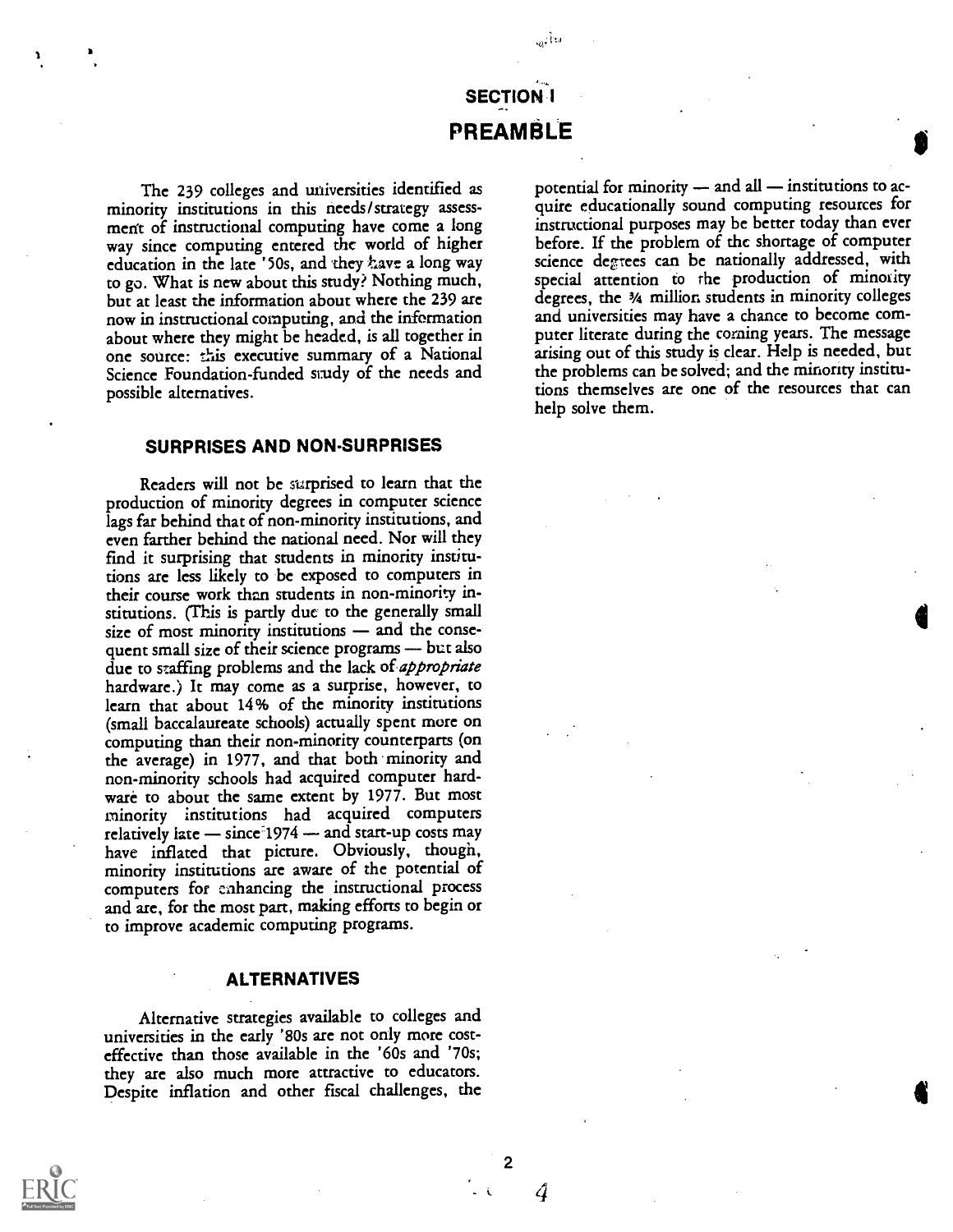# SECTION II INTRODUCTION

### MINORITY INSTITUTIONS

For this study 239 colleges and universities were identified early in 1979 as minority institutions. Although these institutions are sometimes viewed as a subset of all the small postsecondary institutions, they differ from the small schools in at least some of the following ways:

MINORITY COMPOSITION: At least fifty percent of the student body are members of one or more educationally disadvantaged minority: Black, Hispanic, or American Indian. Most of the schools in the sample were originally founded to pipvide viable educational opportunities for these students, and this rationale for their existence tends to be valid today.

LEGAL MILIEU: The legal milieu of most minority institutions (in some cases their legal status) differs significantly from that of the typical small college. (a) Public Black colleges and universities located in states targeted for federal action to facilitate desegregation either have been or will be affected by plans to desegregate. Planning within such an institution is difficult, at least until after the action has taken place. (b) Indian educational institutions are usually responsible to both tribal and federal authorities. place. (b) Indian educational institutions are usually State governing bodies from more than one state may also enter the picture whenever a reservation covers territory in more than one state. The Bureau of Indian Affairs (BIA) may also give direction. Thus, for Indian institutions unusual complexities are inherent in everything attempted.

LOCATION: (a) Urban minority institutions, unlike most small colleges, are often located next to poverty pockets. This typically affects programs, security, and physical access. (b) Most Indian institutions are located on reservations, which may be a hundred miles or mere from the nearest airport and in some cases accessible by occasionally unnavigable roads. This extreme remoteness has implications for faculty stability, as well as for computer maintenance.

STABILITY OF FINANCIAL RESOURCES: (a) Average endowment in the typical minority school is well under \$1,000 per student. On the other hand, the average endowment reported for 21 smaller colleges and universities in 1978-79 by Brakeley, John Price Jones, Inc. was \$20,408 per FTE student; and for nine non-minority, women's colleges it was \$11,900. (1) (b) Minority school alumni are only beginning to contribute to their alma maters in significant amounts and numbers because it is within

the last twenty years that employment patterns have begun to allow minority graduates the opportunity to find their way into the mainstream. (c) Heavy reliance on federal funding, common at present in all minority institutions in the effort to correct past injustices, brings with it an excessive burden of reporting and insufficient additional personnel to carry it out. Operating in that kind of a present, while attempting to plan adequately for the future, puts strains on most minority administrators that are far greater than those on administrators in other small schools.

PERSONNEL: Affirmative action, by drawing minority faculty and administrators to non-minority institutions, makes recruitment of needed minority role models extremely difficult for minority institutions. In addition, turnover rates tend to be high, especially in the Indian institutions where it is necessary to depend heavily on BIA personnel. In Black schools, employees often gain entry-level experience and then move on to more lucrative positions in larger, non-minority schools that are aiming to fill quotas.

#### INSTRUCTIONAL COMPUTING

The term "instructional computing" is used in the title of this report rather than "educational computing," because it is less ambiguous, encompassing the concept of academic computing but not that of administrative computing. In this study the term "instructional computing" (sometimes called "educational computing" or 'academic computing") includes the following: (a) the use of the computer by students and/or faculty as a tool of learning or instruction (problem solving, simulation, drill and practice, tutorial, etc.) in any discipline; (b) the use of the computer to manage instruction (tracking individual student progress); (c) the use of the computer as a tool in scientific research; (d) the use of the computer as an object of instruction, as in computer science or data processing courses; and (e) the use of the computer in familiarizing students with the uses of computers and their effect on society (computer literacy.)

In higher education the term "academic computing" does not include "administrative computing" (fiscal accounting, student record keeping, admissions, etc.). Since recent technological advances have brought costs of instructional computing within



3  $\tilde{5}$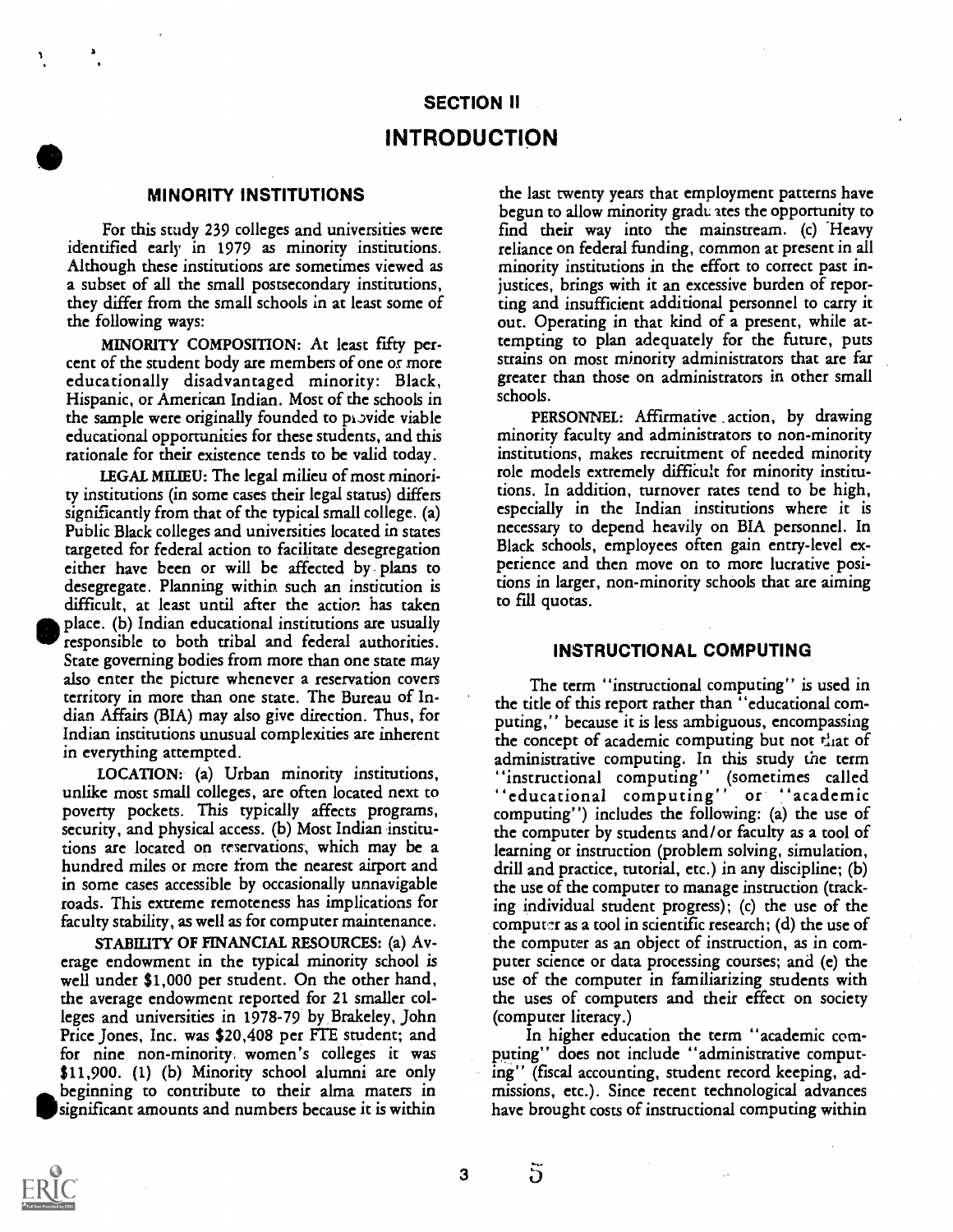reach of all schools (at least with respect to hardware), there is adequate justification for treating instructional computing separately from administrative computing. However some schools, especially those using the same hardware for both purposes, do not yet budget separately for these different uses of the computer, although NACUBO (National Association of College and University Business Officers) suggests that this be done. Until practice catches up with theory, it is necessary to define carefully the distinctions among terms as we have done here.

# BACKGROUND LEADING TO THIS STUDY

In the search for a bottom line in the use of computers in education generally, the questions are no longer "Should we use computers?" or "Do we have the technology and is it cost effective?" but rather "How should we use computers?" or "How can we improve our use of computers in education?" In less than a generation we have seen the advent of four inventories of computers in higher education, a number of national studies, and  $-$  more recently  $-$  the appearance in many American homes of microprocessorbased educational tools and toys. The technology is in place. It can no longer be considered a limiting factor, and not only college and university administrators but also pre-college school administrators can no longer comfortably ignore it.

Today the questions are being asked, and answers sought, at the national level. Legislation has been introduced, (2) and nationally known experts and grass roots panels have testified (3) on the urgency of establishing a coherent national policy that will facilitate our understanding of the implications of information technology (largely computing but also including other technologies such as telecommunications, videodisc, satellite, cable televison) for education and for the nation. In this context the entire spectrum of education, elementary through university; is the ball park. Since the Pierce Report of 1967, (4) a whole new game has developed.

Against this backdrop, let us look now at the growth of computing in minority institutions. The roots of this development are threefold:

GROWTH OF HIGHER EDUCATION COM-PUTING GENERALLY: Although a few minority institutions began their computing efforts as early as the middle '60s, mest minority institutions were unaware of the National Science Foundation and its computing programs, for which they might have been eligible in the '50s and early '60s. The programs within NSF that enabled institutions of higher learning to acquire computer hardware prior to the early '70s were curtailed at approximately the time that most minority institutions

became aware of their existence and how to apply. Only five Black institutions had acquired computers through NSF by the late '60s (three through the Small Though N51 by the according Experiment under a regional (a) grant). Researcher John W. Hamblen estimates that even as late as the early '70s there was still a gap between minority and non-minority institutions in computer hardware acquisitions of somewhere between 10 and 35 percent. Thus minority institutions were only beginning to respond to the impetus of general progress in instructional (or any other kind of) computing until the mid '70s.

ECMI (EDUCATIONAL COMPUTING IN MINORI-TY INSTITUTIONS): A second development influencing the growth of computing in minority institutions took place over a three-year period between 1975 and 1977.. Known as ECMI (Educational Computing in Minority Institutions), a series of three working conferences and one intensive workshop for minority faculty were aimed at improving computer literacy on the minority campuses. Faculty participants numbered 921 altogether (estimated at nearly four percent of faculty at minority institutions - less than half the estimates for non-minority institutions). In addition, 56 presidents attended special sessions at ECMI/3; and eighteen graduates of the first two conferences spent six weeks in an intensive workshop one summer developing courseware. At the three working conferences, faculty attended discipline-based sessions, short courses on computer languages, and general sesjka<br>jednotni politički politički politički politički politički politički politički politički politički politič<br>je politički politički politički politički politički politički politički politički politički politički politič sions. The presidents were exposed to an overview of computing and success stories in minority institutions, educational impact of computers, funding sources, the relationship between computing and liberal arts, and an open forum. The impact of the ECMI conferences is discussed in more detail in Section III below. Although this impact is seen as insufficient in comparison with the need, it was a good beginning and did raise the level of computer awareness among the participants.

,

TITLE III FUNDING: A third development which helped to bring about the presence of computers on minority campuses was the Title HI funding made available to developing institutions during the '70s. Grants required that at least ten percent of the funds go toward improving planning, management and evaluation systems on the campuses. Many acquired computers in the middle '70s to establish facilities that would assist them in making these improvements. <sup>A</sup> few used the funding to develop computer-aided instruction, and some attempted to initiate both administrative and academic computing. An analysis of hardware reported on the campuses in 1976-1977 shows that nearly two-thirds of the minority schools reporting acquired their computers after 1974. (5) This



4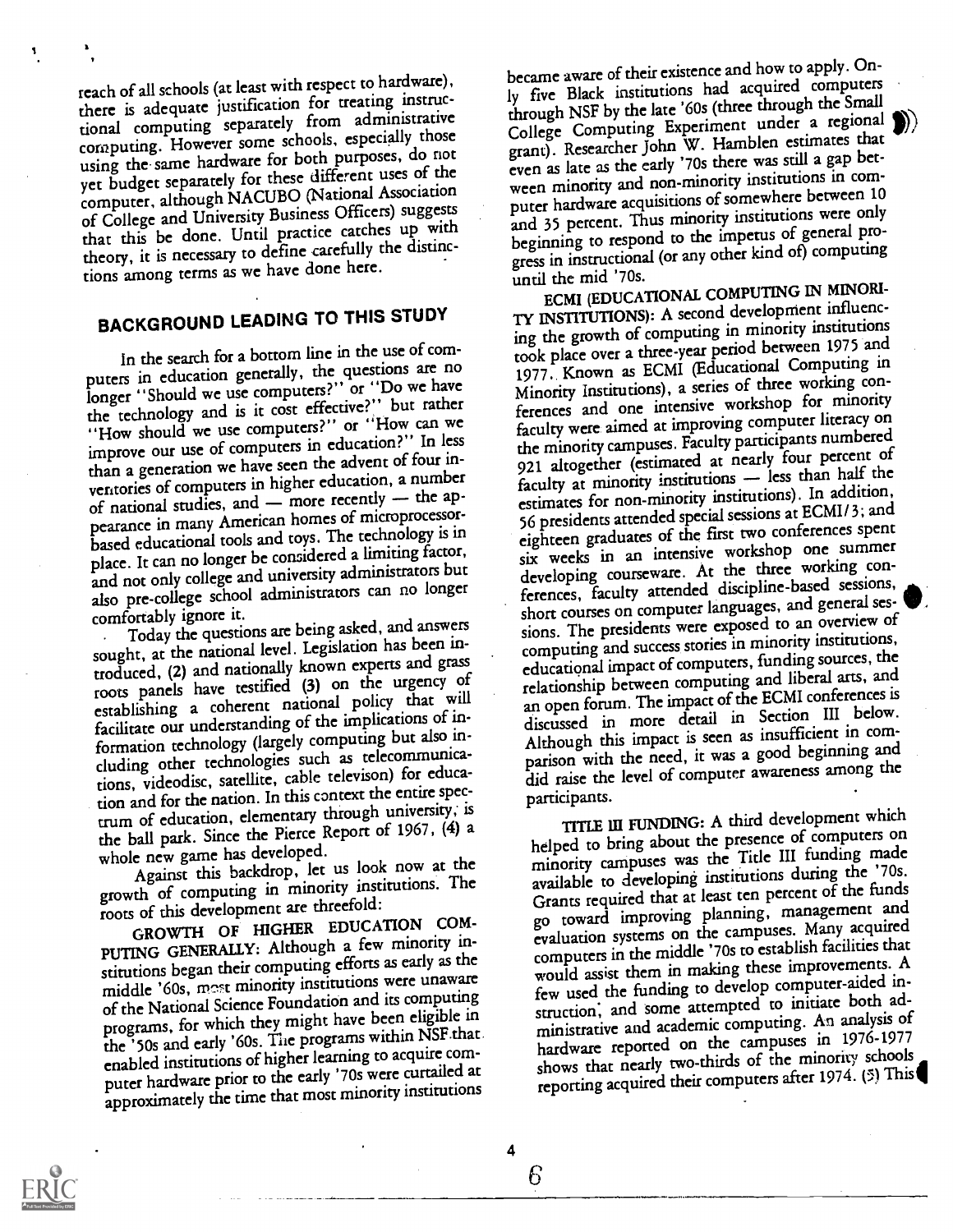relatively late acquisition, although it brought hardware expenditures and acquisitions in line with national trends for the minority institutions, has not yet resulted in parity with respect to personnel and instructional use. This report will discuss this situation in Section III below.

T.

The National Science Foundation sponsored an evaluation of the effect of MISIP (Minority Institution Science Improvement Program) and RIGS (Research Initiation Grants), through which an increasing (3) number of grants were beginning to provide computing hardware to minority institutions. This study was published in 1979. However, of the 91 minority institutions funded by the time of that study, only a few had been funded for computer-related projects. Fewer than half the 91 responded to a question on computer acquisition; of these,  $64$  percent reported an  $(4)$ increase in expenditures for computer hardware between fiscal 1970 and 1977. (6) Beyond this the study makes no reference to instructional computing. No attempt was made to document the increase in (5) computer-related proposals to MISIP which has been mentioned by MISIP officials as having taken place since the middle '70s.

In 1978 the ECMI Steering Committee proposed to make the study being reported here, which would assess the needs of minority institutions in instructional computing, determine some alternative strategies for meeting the needs in educationally and fiscally sound ways, and evaluate the impact of the ECMI conferences on faculty and institutions. In other words, the Committee proposed to find out where the minority institutions are now (with respect to instructional computing), where they should be headed, and how they can get there.

### HOW THIS STUDY WAS MADE

In educational evaluation jargon, the context (needs) and input (strategies) portions of the Stufflcbeam CIPP evalutation model (context, input, process, product) were used because they might serve decision situations at the national level. The instructional computing needs of minority institutions were assessed by means of a questionnaire survey, in-depth campus interviews, and an analysis of data from FICHE (Fourth inventory on Computers in Higher Education). Objectives emerging from these data served as a basis for strategies to meet the needs as perceived from an external viewpoint. These objectives may also serve as a background for evaluation of later projects aimed at meeting the needs, should this situation arise. Meanwhile, evaluation of the ECMI conferences has assessed the impact of what has already been done to meet some of the needs. Professional evaluators were employed at all levels of the study to ensure objectivity. For more details, see the sections of this report which follow.

- Higher Education and American Philanthrophy, A  $(1)$ Report for 1978-79 (New York: Brakeley, John Price Jones, Inc., 1980), p. 20.
- H. R. 4326.
- Hearing before the Subcommittee on Science, Research and Technology of the Committee on Science and Technology, U. S. House of Representatives, 96th Congress, October 9, 1979; and Hearing before the above-mentioned Subcommittee and the Subcommittee on Select Education of the Committee on Education and Labor, April 2-3, 1980. (Washington, DC)
- President's Science Advisory Committee. Computers in Higher Education. Washington, DC: U. S. Government Printing Office, 1967.
- John W. Hamblen, Clinton Jones, Jesse Lewis, and Sister Patricia Marshall, "Computing in Minority Institutions: 1976-1977," Proceedings of NECC 1979, National Educational Computing Conference, ed. Diana Harris (Iowa City: The University of Iowa, 1979), p. 71.
- (6) Evaluation of the Minority Institutions Science Improvement Program (MISIP) (Washington, DC: Arthur-D. Little, Inc., and Opinion Research Corporation, 1979), pp. 28, 66.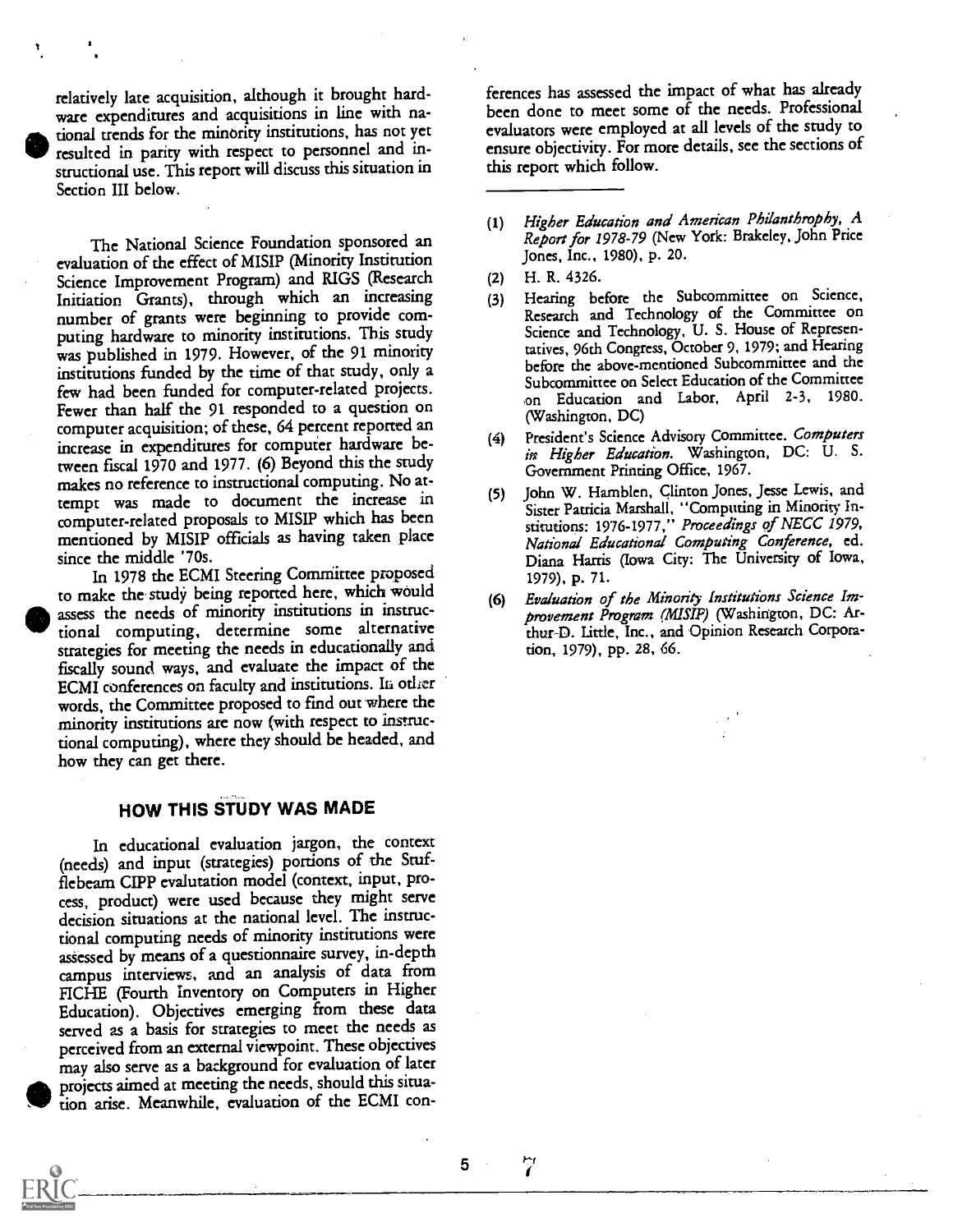#### SECTION III

# CURRENT STATUS OF INSTRUCTIONAL COMPUTING IN MINORITY INSTITUTIONS

To determine the current status of instructional computing in minority institutions, four major procedures were used: a questionnaire survey, in-depth campus-wide interviews, an analysis of existing FICHE data (Fourth Inventory of Computers in Higher Education), (7) and an evaluation of the EC-MI conferences (Educational Computing in Minority Institutions).

# QUESTIONNAIRE SURVEY (8)

WHO WAS SURVEYED BY WHOM: A mail survey of presidents, academic vice-presidents, department heads, and academic computing directors in 239 minority postsecondary institutions was conducted in 1979. Detailed research questions, survey questionnaires, analysis of data, and documents linking questionnaires to research questions and analysis were developed by Richard M. Jaeger at the Center for Educational Research and Evaluation, University of North Carolina at Greensboro, and his assistants.

PROCEDURES AND RESPONSES: The survey was designed to elicit information on the status and likely short-term growth of academic computing in the institutions. It covered a broad range of topics, including institutional investment in academic computing, the availability of computing hardware and software for academic purposes, the present and short-term-future computing skills., capabilities, and activities of faculty and students, the presence and activities of computing personnel, and the general status of education in the sciences in minority institu-

tions. Altogether 152 of the 239 institutions responded in time with usable data to one or more questionnaire forms, for an overall response rate of 64%. Respondents included 96 presidents or chancellors, 83 academic vice-presidents or deans, 178 heads of departments in 87 different institutions, and 55 heads of academic computing (in some cases the latter were simply those most knowledgeable about computing on campus).

QUESTIONNAIRE FINDINGS: To summarize a report that numbers almost 700 pages without appendices and includes more than 500 tables of data on as complex an issue as academic computing in minority colleges and universities is close to impossible. Nevertheless, the following highlights did emerge and shed light on the current status of instructional computing in minority institutions:

(a) The study provided clear evidence of linkages between the size and scope of science programs and academic computing capabilities in the institutions reporting. For example, the institutions were far more likely to have made efforts to improve their academic computing if they employed a large number of faculty members in the sciences.

Responding institutions varied widely in the number of science faculty they employed. The smallest institutions had no full-time science faculty, and the largest (University of Puerto Rico, which is not typical) has close to 500. The smallest fourth had no more than 35 full-time science faculty, and the largest fourth had at least 160. Virtually all responding institutions offered some science courses. Just . over half reported associate or bachelor degrees offered in science, and almost two in ten reported offering science master degrees.

(b) Hardware and software data are somewhat inconclusive. Fewer than a fourth of the academic computing directors responded, and some of these were substitute respondents. However, it is significant that most of these respondents reported the availability of very few input/output devices for student /faculty use at their institutions.

(c) Since data on expenditures also came from the same small sample of academic computing directors, it is difficult to draw conclusions. In 1977-78 almost half the responding academic computing directors reported spending less than \$10,000 on hardware; and 88 percent reported spending less then \$50,000. Software expenditures were less than \$1,000 for two-thirds of those reporting for the same year. About the same proportion spent less than \$10,000 to support computing personnel that year. Median expenditures for hardware over the five-year period 1973-1978 were in the \$100,000 to \$250,000 range, and for software, \$5,000 to \$10,000. Of the institutions that reported receiving any federal funds during the 1977-78 year, over two-thirds received less than, \$20,000 for computing.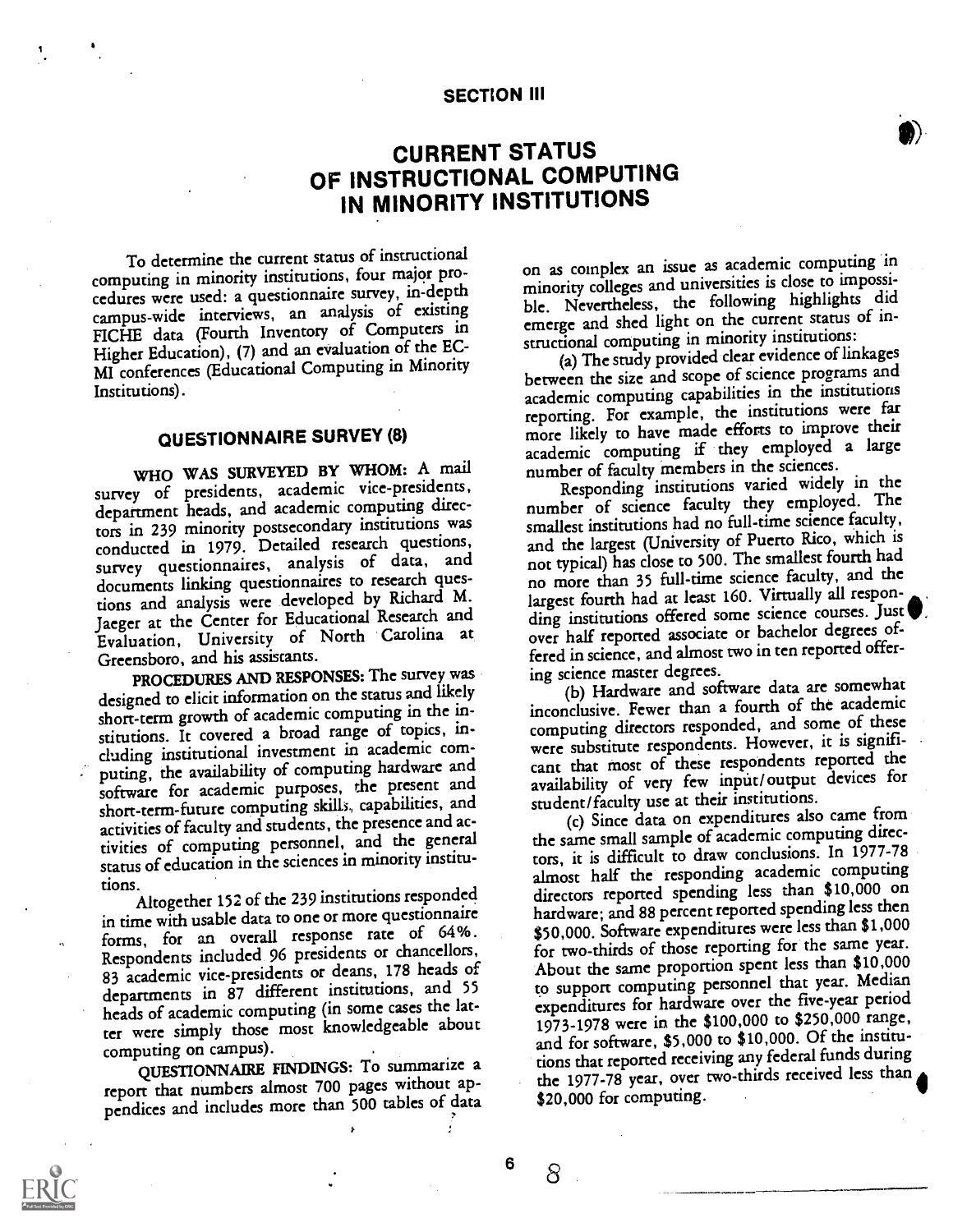(d) Campus-wide planning for acquisition or improvement of academic computing had taken place at two-thirds of the institutions whose academic vicepresidents or deans reported. Sixty percent of the science department heads reporting said that study groups at the departmental level had met for the same purpose. Almost two-thirds of the responding presidents reported long-range institutional plans for improvement of academic computing services.

(e) Heading the list of problems, predictably, was budget limitations, according to academic computing directors. More than half the responding presidents felt that forces external to their institutions ,hampered development of academic computing. Federal and state governments were cited as sources of restrictions by about one-fourth of the respondents. A few noted that funds were available, but that there were barriers to using them for computers.

(f) Every institution responding to the survey reported enrollment of at least 80 percent minority students. Close to 60 percent were predominantly Black, and more than 40 percent reported at least 90 percent Black enrollment.

The data supplied by the academic computing directors are consistent with data found in the Fourth Inventory of Computers in Higher Education as analyzed by Hamblen, Jones, Lewis and Marshall. The latter showed, for example, that although hard-' ware expenditures in fiscal 1977 for minority institutions in the 2,500-10,000 range were higher than for non-minority institutions (apparently due to start-up costs, since more than 2/3 had acquired computer hardware since 1974), computer-related expenditures by all minority institutions during fiscal 1975-1977 were considerably less than for non-minority institutions. (9) Likewise,, the reporting by the academic computing directors of very few input/output devices being available to students or faculty is consistent with the small percentages of on-line (as compared with batch) applications reported in the FICHE data. (10)

#### INTERVIEWS

GENERAL PROCEDURES: Nine institutions using a variety of approaches to academic computing were interviewed campus-wide and in depth late in Fall, 1979. The interviews, designed by evaluator Hugh Poynor, were conducted by most of the professional evaluators with the assistance of some ECMI Steering Committee members as outlined below in Table I. Faculty, students, and administrators were questioned on computing development, use, pro-<br>blems and successes. blems and successes.

|                    | <b>TABLE I</b>   |                 |  |
|--------------------|------------------|-----------------|--|
|                    |                  | <b>STEERING</b> |  |
|                    |                  | COMMITTEE       |  |
| <b>INSTITUTION</b> | <b>EVALUATOR</b> | <b>MEMBERS</b>  |  |
|                    | Jaeger           | Watkins         |  |
|                    | Alderman         | Williams        |  |
|                    | Poynor           | Martin          |  |
| 4                  | McAlpine         | Lewis           |  |
|                    | Poynor           | Martin          |  |
|                    |                  | Barreras        |  |
| 6                  | Jaeger           | Watkins         |  |
|                    |                  | Marshall        |  |
| 8                  | McAlpine         | Jones           |  |
|                    | Alderman         | Miller          |  |

Institutions, identified here by number for confidentiality, were selected to obtain as broad a cross section as possible within time and financial limits and parameters such as ethnic composition, type of control, date of establishment, highest level of offering, academic orientation, enrollment, type of access to hardware, and experience. While not all of the most successful institutions were chosen, an effort was made to include schools which had had at least enough experience to identify factors inhibiting and promoting progress. The institutions interviewed, and some key parameters used in their selection, are listed in Table II on page 9.

FINDINGS: A detailed report and analysis of institutions 1-4 was made by Marshall in June, 1980. (11) Interview reports from institutions 5-9 were analyzed by Mason, (12) who summarized all the interviews under these headings:

| Acquisition: | "What do they have and how    |
|--------------|-------------------------------|
|              | did they get it?"             |
| Diffusion:   | "How are they using what they |
|              | have?"                        |
| Synthesis:   | "What is needed and what is   |
|              |                               |

the chance of getting it?" These headings, says Mason, correspond roughly to past, present, and future. They were chosen to focus attention on the process of incorporating a new technology in an existing academic setting.

Mason draws three major conclusions: First, all nine institutional studies are illustrative of the powerful role of the initiator. In most of the institutions, one purposeful faculty member essentially singlehandedly acquired a system and made it operational. The entire job required a significant expenditure of time and effort  $-$  many times without initial administrative support. The crucial phase, 'notes Mason, comes once the computer is in a usuable state. The administration must then decide whether to provide an operations staff, and the initiator must decide whether to turn into a missionary/philanthropist. In the misionary role, knowledge of computing use is extended to interested faculty. As philanthropist, the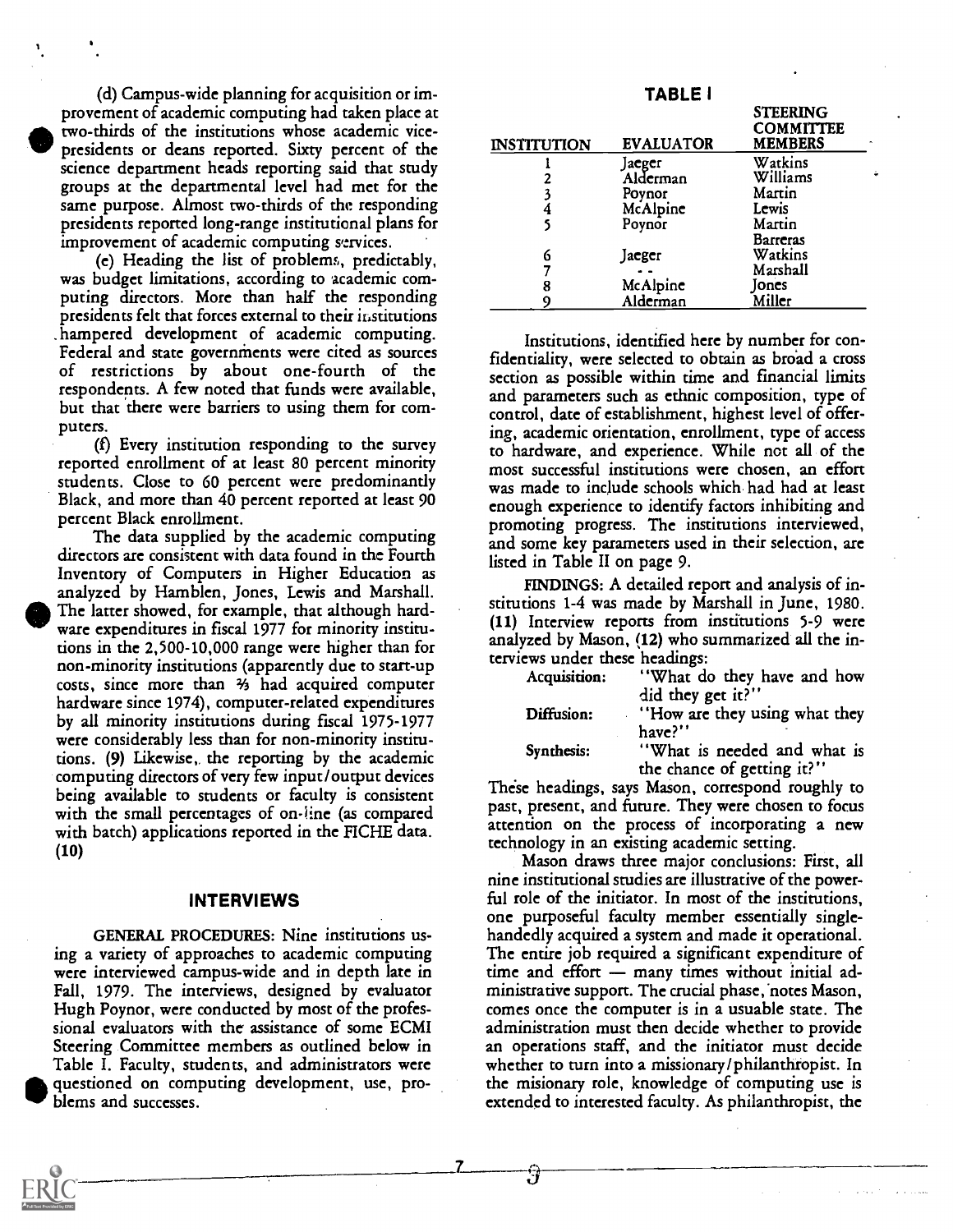initiator turns over effective control of the computer to an operations staff (whether professionals, a consortium of concerned faculty, a users' committee, etc.). No effective progress will occur until the diffusion of knowledge and control has occurred.

Secondly, says Mason, recent changes in computer technology offer the potential of materially affecting the role of the initiator. Microcomputers now exist with significant power and almost insignificant price. Therefore, future acquisition of computing power - either as the sole source or as a complement to an existing system - can occur without the gutwrenching initiator efforts that were all too common (and necessary) in the past. The low cost of these instruments allows for incremental growth that is easily accommodated by all levels of faculty expertise. Furthermore, the operational requirements are nil.

Third, according to Mason, the importance of effective academic computing to the preservation and growth of minority institutions must not be underestimated. To have truly effective computing in an academic environment, the computer must be essentially transparent to the field; that is, detailed knowledge of the tool must not be essential for its use in acquiring detailed knowledge of the primary (or discipline) field. In addition there must be a relatively low intrepreneurial burden in acquiring the new technology. Otherwise, too much time and effort are expended outside of one's professional career path with a potentially detrimental effect. The acquisition of mainframes has been a traumatic experience for many of the nine institutions, says Mason. The acquisition of microcomputers can eliminate most of the trauma while retaining much of the effectiveness.

Marshall found (11) that despite the variety of approaches, certain factors surfaced as common ingredients of success in academic computing on the first four campuses. These ingredients included campuswide planning (or at least planning beyond the walls of a single department or class), dedication on the part of key faculty or administrators. [Mason's "missionary/philanthropist"j, careful budgeting practices, the ability to put together funds from various sources, the ability to learn by experience (as well as by capitalizing on the experiences of others), and the will to get maximum mileage from the resources at

hand. Mason made the following specific comments about each of the nine institutions:

(#1) Computing expertise has diffused through the institution. The planning process exists, and opportunities are available for decentralization.

 $(42)$ : :::: inputing expertise is strong within a segment of  $\cdot$  , college and at the top levels of the administration. Opportunities are available to spawn new computing efforts.

(#3) Still within the "initiator" stage is institution #3. Potential for diffusing expertise is minimal because of the dominance of the data processing department's program.

(#4) Significant acquisition has occurred. The challenge now is to provide an effective management.

(#5) Adequate computing power exists. The need now is for effective management and administrative support of faculty development.

(#6) The computing power is not adequate, but it cannot be extended until the current "one-man" management is replaced by a workable form of governance. Only then will faculty expertise be increased.

(#7) Adequate computing power exists. Expertise is widespread in administrative computing and could conceivably spread to academic applications.

(#8) The existing computing power is saturated by faculty expertise and is sufficiently diffuse to allow efforts to decentralize.

(#9) The major source of computing power will always be the central computer center provided by the governing body of the institution. Research projects are needed to obtain local processing power.

# FICHE FOURTH INVENTORY OF COMPUTERS 0)) IN HIGHER EDUCATION

PROCEDURES: Hamblen's series of inventories of computers inligher education represents the most comprehensive source available on computing in colleges and universities, and the data base from the fourth such inventory (7) was made available for use in this study. The fourth inventory (FICHE) was conducted in June, 1977. Alderman's analysis for the current study of instructional computing in minority. institutions (13) extends the original summaries and analyses by considering minority and non-minority institutions separately and by offering comments on the status of computing according to this distinction.

## MAJOR FINDINGS

 $81^\circ$ 

DISPARITY IN DEGREE PROGRAMS: The computer science degree program disparity between minority and non-minority institutions far exceeds the proportional representation of minorities in the population. Especially at the baccalaureate and master degree levels there is a need to initiate and to expand degree programs in computer science and related fields at minority institutions.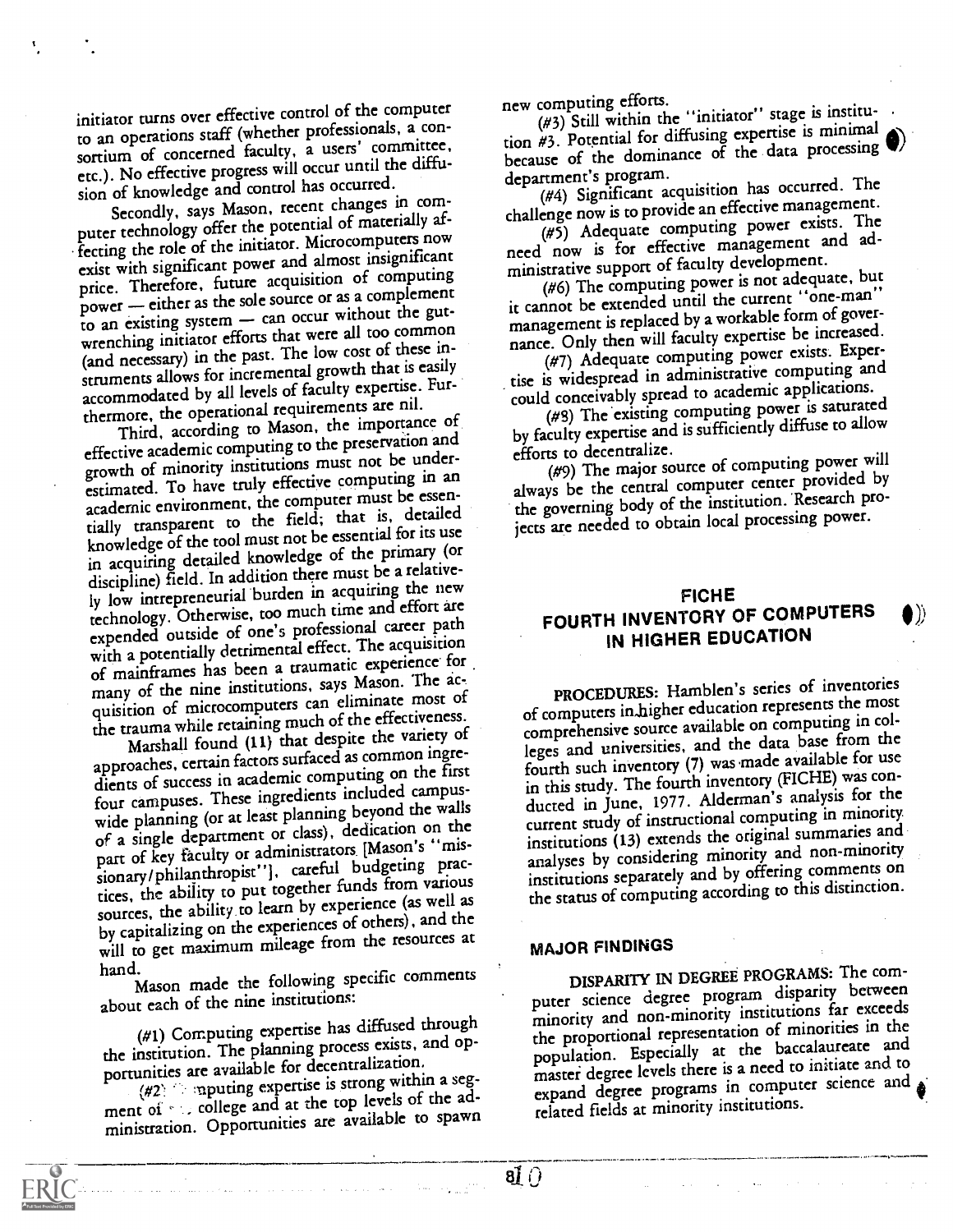## TABLE II

## MINORITY POST-SECONDARY INSTITUTIONS INTERVIEWED ON ACADEMIC COMPUTING, FALL 1979

| Institu-<br>tion        | <b>Date</b><br>Estab-<br>lished<br>, | <b>Ethnic</b><br>Type. | Type of<br>Control      | <b>Highest</b><br>Level of<br><b>Offering</b> | <b>Academic</b><br><b>Orientation</b> | <b>Fall 1978</b><br>Enroll-<br>ment | Hardware Ac-<br>cessible by<br><b>Students and</b><br><b>Faculty</b>                 |
|-------------------------|--------------------------------------|------------------------|-------------------------|-----------------------------------------------|---------------------------------------|-------------------------------------|--------------------------------------------------------------------------------------|
| $\mathbf{1}$            | 1947                                 | <b>Black</b>           | Public                  | 2-year                                        | Career                                | 9,152                               | Univac 9480<br>IBM 1620<br>APPLE II (5)<br>DEC $10^{\circ}$<br><b>TRS-80</b>         |
| $\overline{\mathbf{c}}$ | 1873                                 | <b>Black</b><br>Women  | Private                 | 4-year                                        | Liberal Arts                          | 600                                 | HP 2000<br>IBM 1130                                                                  |
| 3                       | 1969                                 | Spanish                | Public                  | 2-year                                        | Technical/<br>Vocational              | 876                                 | DEC 10*<br>PDP 11/70*<br>PDP 11/34<br>IBM 360*<br><b>IMSAI 8080</b><br><b>TRS-80</b> |
| $\boldsymbol{4}$        | 1891                                 | <b>Black</b>           | Public                  | 4-year/<br>Master                             | Liberal Arts and<br>Engineering       | 5,395                               | <b>DEC 10</b><br>HP 1000<br>Micros                                                   |
| 5                       | 1884                                 | Indian                 | <b>BIA</b>              | 2-year                                        | Career                                | 1,013                               | DEC 11/34<br>IBM 1401                                                                |
| 6                       | 1867                                 | <b>Black</b>           | Private                 | 4-year                                        | Liberal Arts                          | 1,526                               | DEC PDP 11/34**<br>IBM 1130                                                          |
| 7                       | 1968                                 | Indian                 | Tribal                  | $2 - ycar$                                    | Career, Cultural                      | 839                                 | DEC PDP 11/45                                                                        |
| 8                       | 1881                                 | <b>Black</b>           | Private                 | $4 - ycar$<br>Master                          | Liberal Arts and<br>Engineering       | 3,296                               | HP 2000<br>IBM 370/158*<br>SOL(3)<br><b>SWTP</b>                                     |
| 9                       | 1966                                 | Black/<br>Spanish      | Public<br>(City System) | $4 - ycar$                                    | Liberal Arts                          | 4,315                               | IBM $3031$ <sup>*</sup><br>IBM 3033*<br>AMDAHL 470*                                  |

Remote access to this system

 $\hat{\mathcal{L}}$ 

Serves additional institutions by remote access

 $\ddot{\phantom{0}}$ 

 $\ddot{\phantom{a}}$ 



 $\frac{1}{2}$ 

11

 $\mathbb{Z} \subset \mathbb{Z}^2$ 

 $\mathcal{L}$ 

 $\lambda$ 

 $\sim$   $\sim$   $\sim$   $\sim$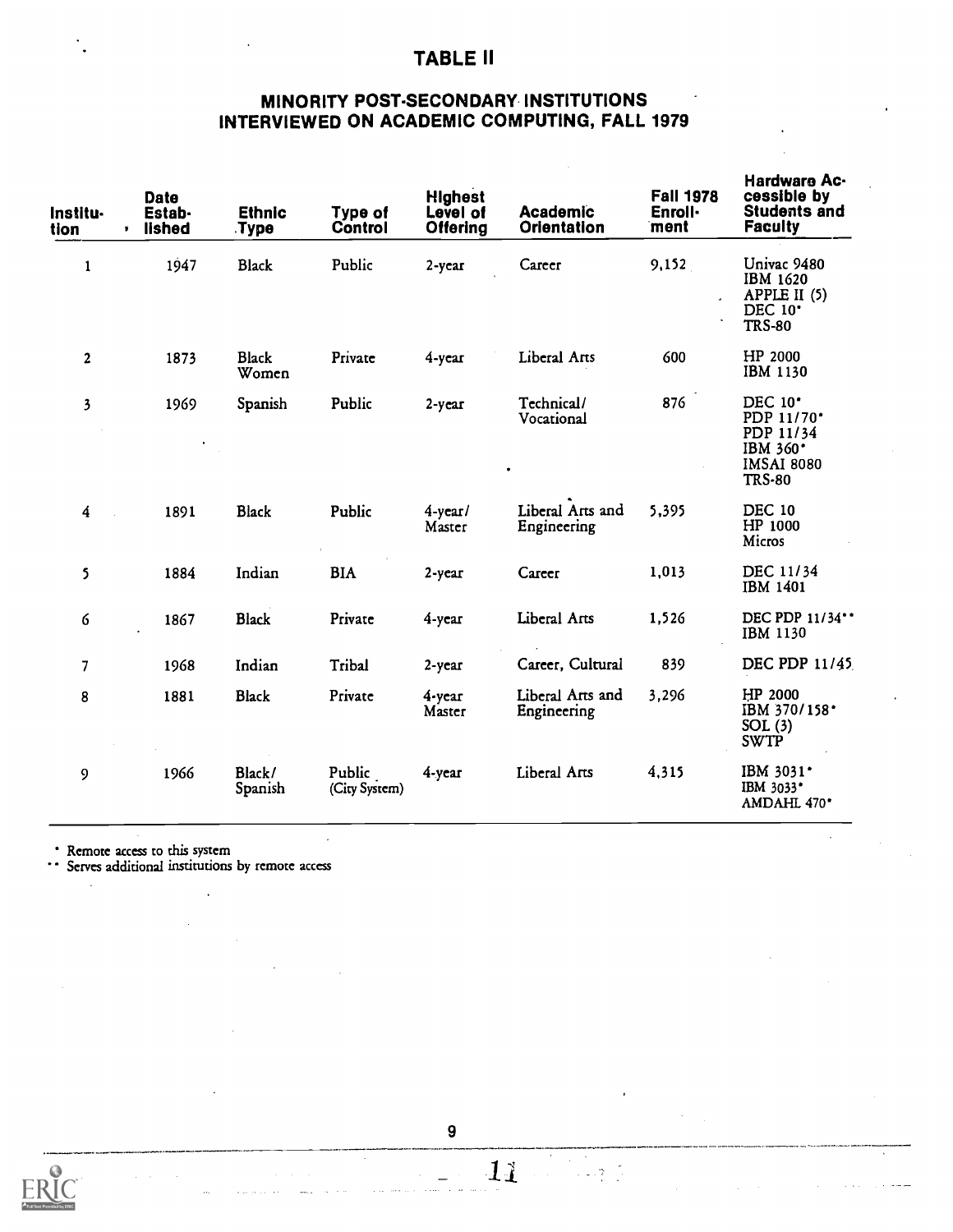LACK OF DISPARITY IN PRESENCE OF HARD-WARE: Despite their smaller enrollments and lower numbers of degree programs, minority institutions have computers of some kind to the same extent that non-minority institutions do. However, the fact that roughly only two-fifths of all institutions provide interactive computing suggests that all colleges and universities should seek to increase accessibility to their computing resources, says Alderman. (14)

SIMILARITY. IN PATTERNS OF USE: Computer installations dedicated to specific applications in administration, instruction, and research show much the same pattern of computer use in both minority and non-minority institutions. (For example, most of both use one installation to serve academic and administrative users.) There is also a similar pattern in the frequencies with which minority and nonminority institutions offer particular programming languages. Furthermore, comparable percentages of minority and non-minority institutions support remote modes of computing and interactive computing.

DISPARITY IN ACADEMIC EXPOSURE: It would appear that students at minority institutions do not receive as much exposure to computers in their academic studies as do students at non-minority institutions. Differences in student enrollments and-in degree programs account for some of the disparity in the total numbers of students using computers in their courses, but minority colleges and universities reported only one-fortieth the total number of students with exposure to computers in academic courses reported by non-minority colleges and universities.

DISPARITY IN APPROPRIATELY DEGREED COMPUTER SCIENCE FACULTY: The .105 minority institutions responding to the FICHE survey (51% of those identified as minority institutions at the time of the survey) reported a total of 35 full-time faculty members with doctorates in computer science or related programs; the 1,707 non-minority institutions responding reported nearly 1,800 such faculty members. The underrepresentation of certain minorities in the computer-related professions may be attributed. in part, to the scarcity of appropriate degree programs at minority institutions; and the scarcity of such degree programs may, in turn, be due to a lack of key faculty members.

HIGHER EXPENDITURES OF FOUR-YEAR COL-LEGES AND RECENT ENTRY INTO COMPUTING: Small baccalaureate minority institutions spent more on their computer installations than did comparable non-minority institutions. The greater average computer-related expenditures of this small sample of minority institutions (14%) arose primarily from

Service Construction

capital costs for computer hardware and from operating, costs from software services. These cost categories would be consistent with acquisition. of computer equipment and with expansion of support services, perhaps indicative of recent entry into the computer field.

CONCLUSIONS: Alderman concludes that "these findings suggest that the initiation and expansion of degree programs in computer science and in related fields receive the highest priority for attention at minority colleges and universities. Concommi tant with this attention to curriculum programs should come concerted efforts to recruit faculty members in these disciplines. The underrepresentation of certain minorities in the computer professions seems less a problem of access to computing resources than of access to relevant degree programs and faculty members."

## ECMI CONFERENCE EVALUATIONS

Participants in a series of three working conferences on educational computing in minority institutions were surveyed about their reactions to the conferences and their subsequent activities related to computers. The conferences had been held to acquaint faculty (especially those knowing little or nothing about computers) from minority institutions with computer applications in teaching and learning. Then the faculty could return to their campuses and begin developing or adapting computer materials for their own courses, thus providing exposure to computers for their students.

An ECMI Steering Committee, composed primarily of directors of computer centers and other advocates of computer uses and drawn principally from minority institutions, organized and offered the three conferences. Each conference lasted four days and included sessions focusing on particular programming languages and computer applications within specific disciplines. Altogether 921 faculty (a little under four percent) attended these conferences as shown in Table III below.

#### TABLE III

|      |                 | <b>FACULTY</b>  |                   | <b>PRESIDENTS</b> |                   |  |
|------|-----------------|-----------------|-------------------|-------------------|-------------------|--|
| Year | Confer-<br>ence | Appli-<br>cants | Parti-<br>cipants | Appli-<br>cants   | Parti-<br>cipants |  |
| 1975 | ECMI/1          | 245             | 197               |                   |                   |  |
| 1976 | ECMI/2          | 607             | 345               |                   |                   |  |
| 1977 | ECMI/3          | 735             | <u>379</u>        | 98                | 56                |  |
|      |                 | 1,587           | 921               | 98                | 56                |  |

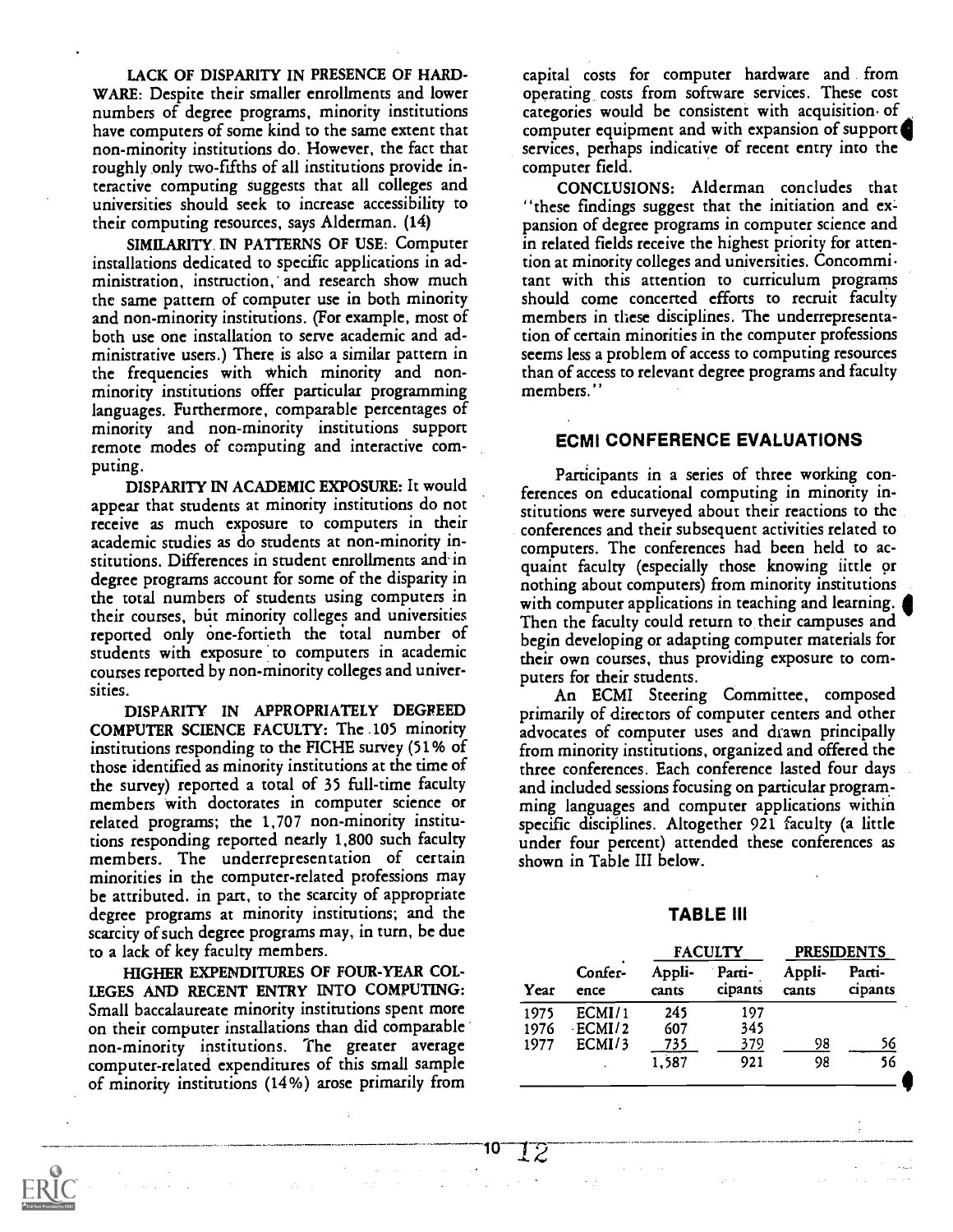In addition, during a six-week session in summer, 1976, eighteen graduates of  $ECMI/1$  and  $/2$ developed courseware which they were able to take p back to their own campuses and use in their own disciplines. Presidents from 56 of the institutions (Table III) attended special sessions at ECMI/3 in 1977.

An attempt was made, by pre-testing and posttesting at the times of the conferences, to determine the extent to which participants felt they had benefitted. Another instrument was mailed to participants of ECMI/3 nine months after that conference had ended. These faculty had been back on their campuses a full semester after ECMI/ 3. In 1979, as part of the current needs assessment, another questionnaire was sent to a random sample of ECMI/1, /2, and /3 participants who were still at their original institutions. Data from the last two instruments (January 9, 1978, for ECMI/3; and Spring, 1979, for all three conferences) were analyzed by Thomas McAlpine and Donald Alderman. (15)

FINDINGS: The analysis of data from evaluation instruments administered to ECMI participants some time after their participation yielded information on current academic computing needs of the institutions viewed from the perspective of those closest to both the present status and the future potential of computing at minority colleges and universities. These data can also provide constructive guidance for subsequent efforts in developing greater faculty familiarity and expertise in educational computing. Computerrelated classroom activities of participants in the EC-MI conferences perhaps constitutes the most important evidence of the conferences' success in fostering computer applications at minority institutions.

Nine months after ECMI/3, the participants of that conference responded that 20 percent had actually used the computer to illustrate concepts in their courses (63% had expected to do this). On the other hand, nearly three-fourths (74.3%) of the participants had at least mentioned computers in their courses after the conference (only one-fourth had expected to do so). Analyst Alderman concludes that participants had underestimated the obstacles to educational computing on their campuses (e.g., inadequate or inappropriate computing facilities for academic purposes, lack of support staff, difficulties inherent in the development of appropriate  $computer-based curricular materials — of which time$ would be especially necessary).

In the most recent survey, each successive conference received more favorable ratings. Threefourths of the respondents from ECMI/ 1 viewed their conference as "very worthwhile" (41.5 %) or "worthwhile"  $(34.0\%)$ . Eighty-four percent of respondents

from ECMI/2 (44.3% and 39.3%) and ninety percent of the respondents from ECMI/3 (44.9% and 45.1%) gave these same responses. Alderman concludes that the longer the elapsed time from the original conference the greater the opportunity for participants to pursue computer applications in their courses and thus realize a benefit from participation in ECMI conferences.

The 1979 survey showed that nearly forty percent of respondents from all three conferences had used computers in their courses to illustrate concepts, and another' twenty-three percent mentioned computers in their courses in connection with some material. Only six percent never mentioned or used computers in their academic work. These may have been professors who have subsequently become administrators. It is clear from the data that the ECMI conferences played a key role in early faculty development in instructional computing since they at first represented the only assistance given to nearly 45% of participants and were additionally rated the most important influence among others by nearly 15%.

Among the problems in faculty use of computers at the institutions, respondents to the 1979 survey cited such common ones as absence of encouragement for faculty to learn and use the computer (21.6%), the demands of administrative rather than academic computing on existing resources (17.0%), lack of knowledge (13.6%), and lack of access to a computer or terminal (5.1%). But 34.7% of the respondents cited problems other than those anticipated by the response alternatives in the questionnaire.

These centered on a need for further faculty development on campus, usually in the form of release from a heavy teaching load, and on a need for more terminals on campus. These same themes occurred again in response to another question.

In his conclusions, Alderman suggests that institutions should plan each step in response to meeting these needs so that they complement one another and build toward appropriate and attainable goals for instructional computing, whether computer-assisted instruction, computer-managed instruction, computer literacy, or computer science, for the institution.

#### SUMMARY OF CURRENT STATUS

In assessing the needs of minority institutions in instructional computing, evaluators looked at the current status in the institutions, using a questionnaire survey, campus interviews, a comparison of non-minority and minority data from the Fourth Inventory of Computers in Higher Education, and an



11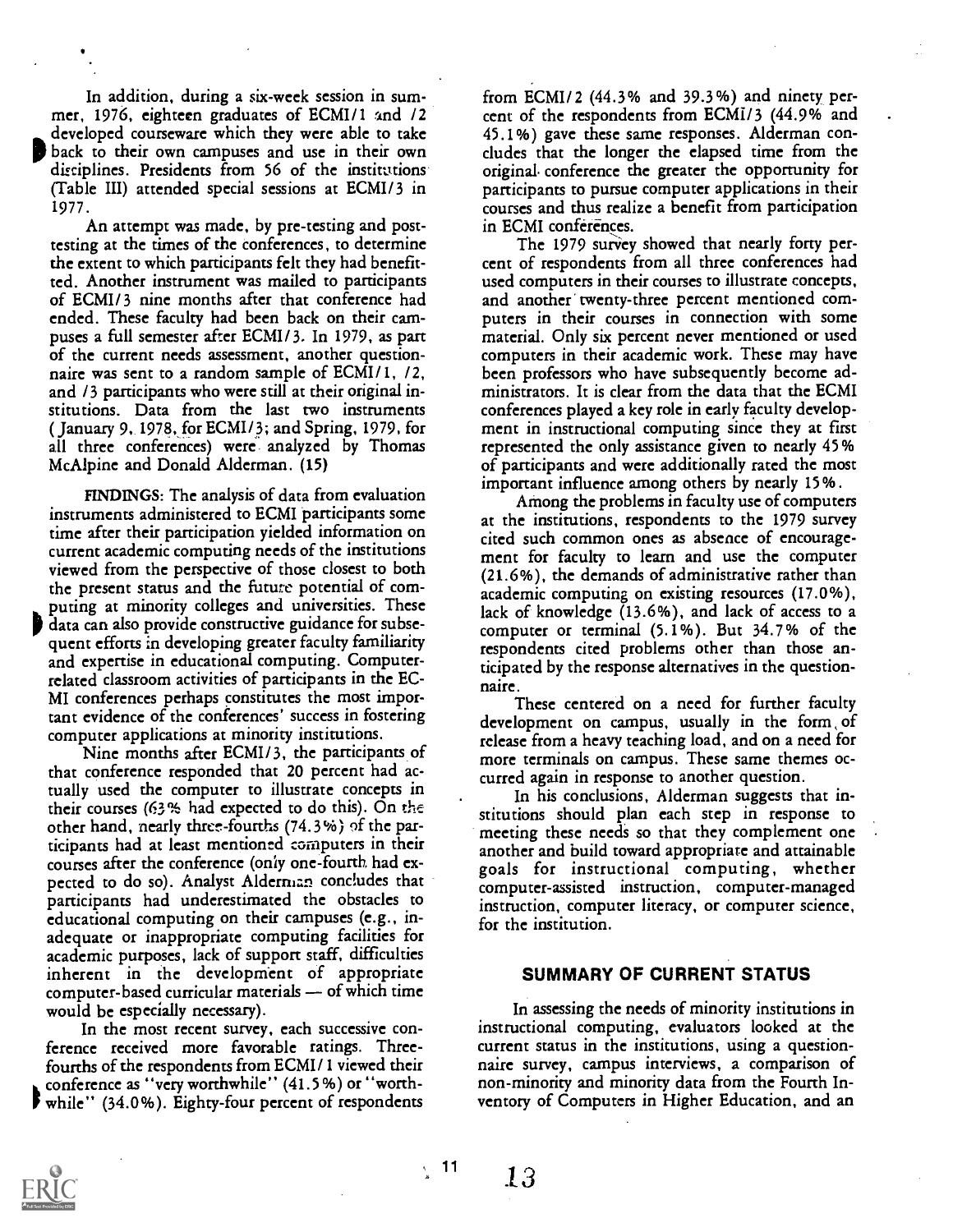evaluation of the ECMI conferences. Although they found no disparity in the presence of computer hardware or in patterns of use or availability of terminals for students in minority and non-minority institutions, they did find a severe disparity in the number of computer science-degreed faculty and in expenditures for computer hardware (with the exception of small four-year schools  $-14%$  of the sample (16)  $$ in 1977 with start-up costs apparently playing a role.) There is also a lower level of academic computing activity in minority institutions. The disparity in academic exposure to computing may, be partly due to budget limitations and size, but staffing problems (rooted partly in the shortage of computer sciencedegreed minorities) may also be responsible. Staffing problems may be partly due, in turn, to the scarcity of computer science degree programs at minority institutions. In general the larger the institution and its science program, the more efforts it is likely to have made to establish and/or improve instructional com-

puting. The acquisition of mainframe computers has been a traumatic experience for many of the minority institutions. ECMI graduates view lack of support, insufficient terminals, and lack of time and expertise as problems in improving academic computing on their campuses. The ECMI conferences are considered very helpful by those who have participated in them, but it is generally felt that more such efforts are needed. Approximately two-thirds of the minority institutions have or are making long-range plans to establish or improve academic computing services.

- John W. Hamblen and Thomas B. Baird, Fourth In- $(7)$ ventory of Computers in U. S. Higher Education, 1976-77 (Princeton: EDUCOM, 1979).
- Richard M. Jaeger, Academic Computing in Minori- $(8)$ ty Colleges and Universities (Greensboro: University of North Carolina, Center for Educational Research and Evaluation, October, 1979).
- John W. Hamblen, Clinton Jones, Jesse C. Lewis,  $(9)$ and Sister Patricia Marshall, "Computing in Minority Institutions: 1976-1977," Proceedings of NECC, 1979 National Educational Computing Conference, ed. Diana Harris (Iowa City: The University of Iowa, 1979), pp. 71-75.
- (10) Ibid., pp. 76, 78, 79.
- (11) Sister Patricia Marshall, "Academic Computing: A
- Sampler of Approaches in Mihority Institutions," Proceedings of NECC/2, National Educational Computing Conference 1980, ed. Diana Harris and Beth Collison (Iowa City: The University of Iowa, 1980), pp. 238-244.
- (12) Thomas W. Mason, Reports of Interviews at Nine Minority Institutions on Academic Computing (Tallahassee: Florida A &M University, June, 1980),
- (13) Donald L. Alderman, Access to Computing Resources at Minority Colleges and Universities (Princeton: Educational Testing Service, February, 1980).
- $(14)$  *lbid*, p. 20.
- (15) Thomas J. McAlpine and Donald L. Alderman, The Impact of Conferences on Educational Computing for Minority Colleges-and Universities (Normal: Alabama A&M University, June, 1980).
- (16) Hamblen, Jones, Lewis and Marshall, op. cit., p. 67.

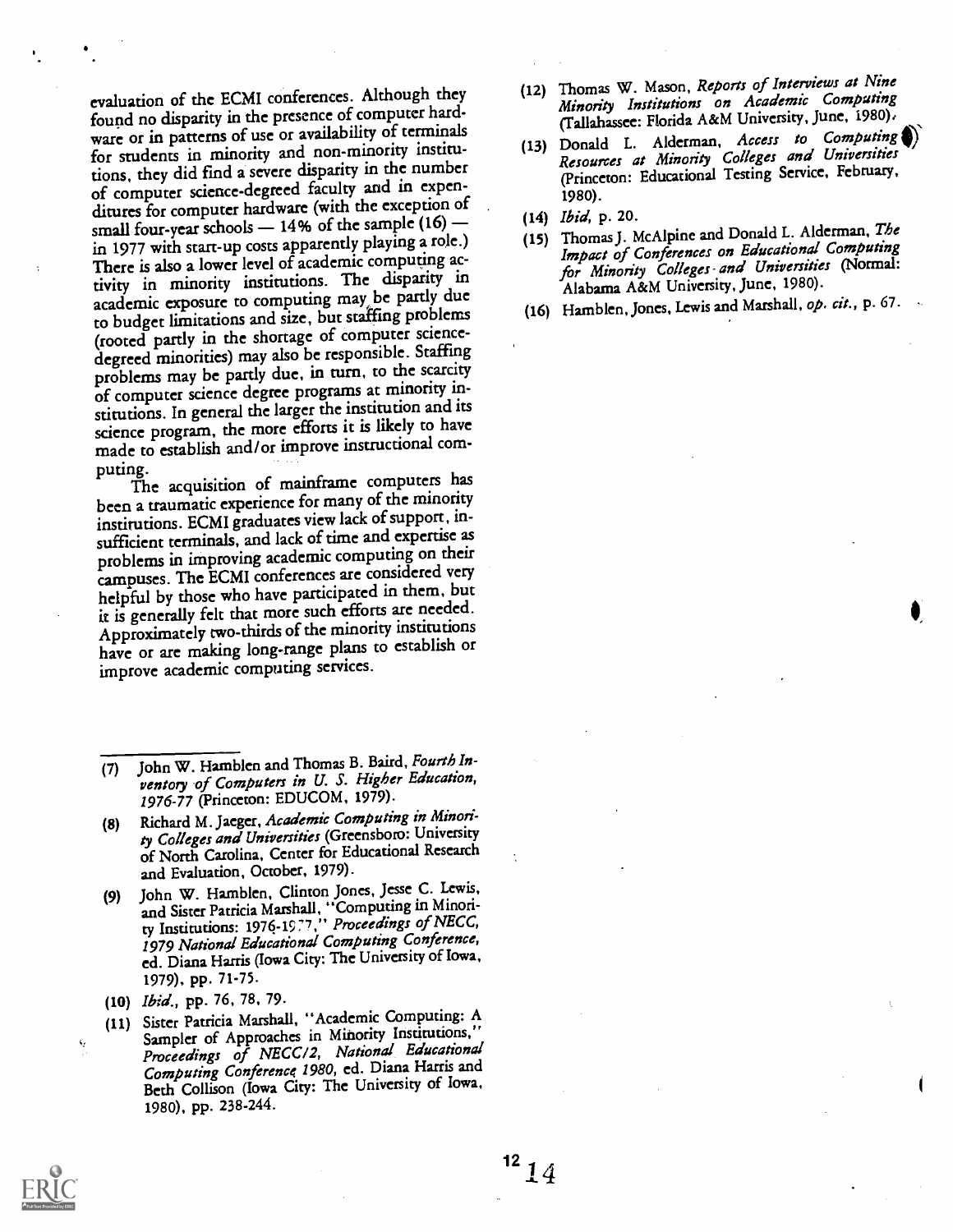#### SECTION IV

## DESIRED STATUS OF INSTRUCTIONAL COMPUTING IN MINORITY INSTITUTIONS

## NEEDS FROM THE INSTITUTIONAL PERSPECTIVE

STUDENTS: Students interviewed would like to see improved access to equipment. Usually this was expressed in terms of "more terminals".

FACULTY: Faculty expressed a need for "more terminals" too, but a more strongly felt need that was expressed, especially in the ECMI evaluation, was for time: time to locate, acquire, and adapt materials (in some cases to develop courseware); time to learn more about the hardware; time to plan courses. Linked with the needs of time and access was an additional need expressed by many faculty, especially in the ECMI evaluation, for support and encouragement from administrators. This support, it was felt, could be expressed in terms of release time, computing expertise made available to faculty, and sufficient access to hardware.

ADMINISTRATORS: Presidents, deans, and department heads, responding to both the questionnaire survey and interview questions, would like to see computer literacy for students, with department heads looking for higher levels of skills among students. Access was also considered important, especially for faculty. Computing directors, for the most part, wanted a greater variety of hardware and more terminals and printers. Software needs expressed most often were for the language PASCAL (which is not widely provided in minority institutions), an author language (a variety of these were mentioned), and statistical packages.

## NEEDS IDENTIFIED BY FICHE ANALYSIS

Needs as seen from within the institutions by way of the questionnaire survey, the interviews, and the ECMI evaluations are expressed in subjective terms. Nevertheless, they are generally in harmony with the picture that has emerged from the FICHE analysis by Alderman. The need for "more terminals" or better access to computers (that also shows up in many phases of the questionnaire survey, the interviews, and the ECMI evaluation) is compatible with Alderman's conclusion in the FICHE analysis that students at minority institutions do not receive as much exposure to computers in their academic

studies as do students at non-minority institutions. (17) Both Jaeger (questionnaire survey) and Alderman mention size as a factor, but Alderman feels that size alone does not account for the disparity, and he suggests that better software, staff, and hardware might  $\mathbb{R}^7$  available on minority, campuses if there were  $\phi$  is an increase in computer science programs. (18) Aigerman finds the most severe disparity to be present in staffing, and he therefore recommends that attention should be focused on relevant curriculum programs and faculty members at minority colleges and universities. (19)

### VIRTUAL NEEDS THE IDEAL AS SEEN BY AN EXPERT

In attempting to assess the needs of minority institutions in instructional computing, it was recognized that there are no formal yardsticks. No standards exist in the form of accreditation requirements (except in engineering education). No one has yet come forth with a mandate for all institutions. Certain indications of some standards have been appearing at pre-college levels here and there. Minnesota is developing a computer literacy program in its schools. Oregon has computer literacy curricula for teachers. But governing bodies for higher education have generally been silent except for budgetary restrictions. Thus there is nothing against which to measure instructional computing in minority institutions, other than what we can determine is the case in non-minority (or all) institutions.

On the other hand, journal articles are beginning to appear, and papers have been multiplying at national conferences over the past decade (CCUC, NECC, AEDS, ADCIS) (20) which suggest that there may, be some unwritten standards for academic computing. Arthur Luehrmann, well known in these circles, has attempted, for the purposes of this study, to express his views on where he thinks colleges, and especially minority institutions, should be headed with respect to instructional computing. Luehrmann, whose article is presented in Appendix A (page 18ff), discusses and gives examples of computing as an intellectual tool, an "intellectual amplifier of the men-

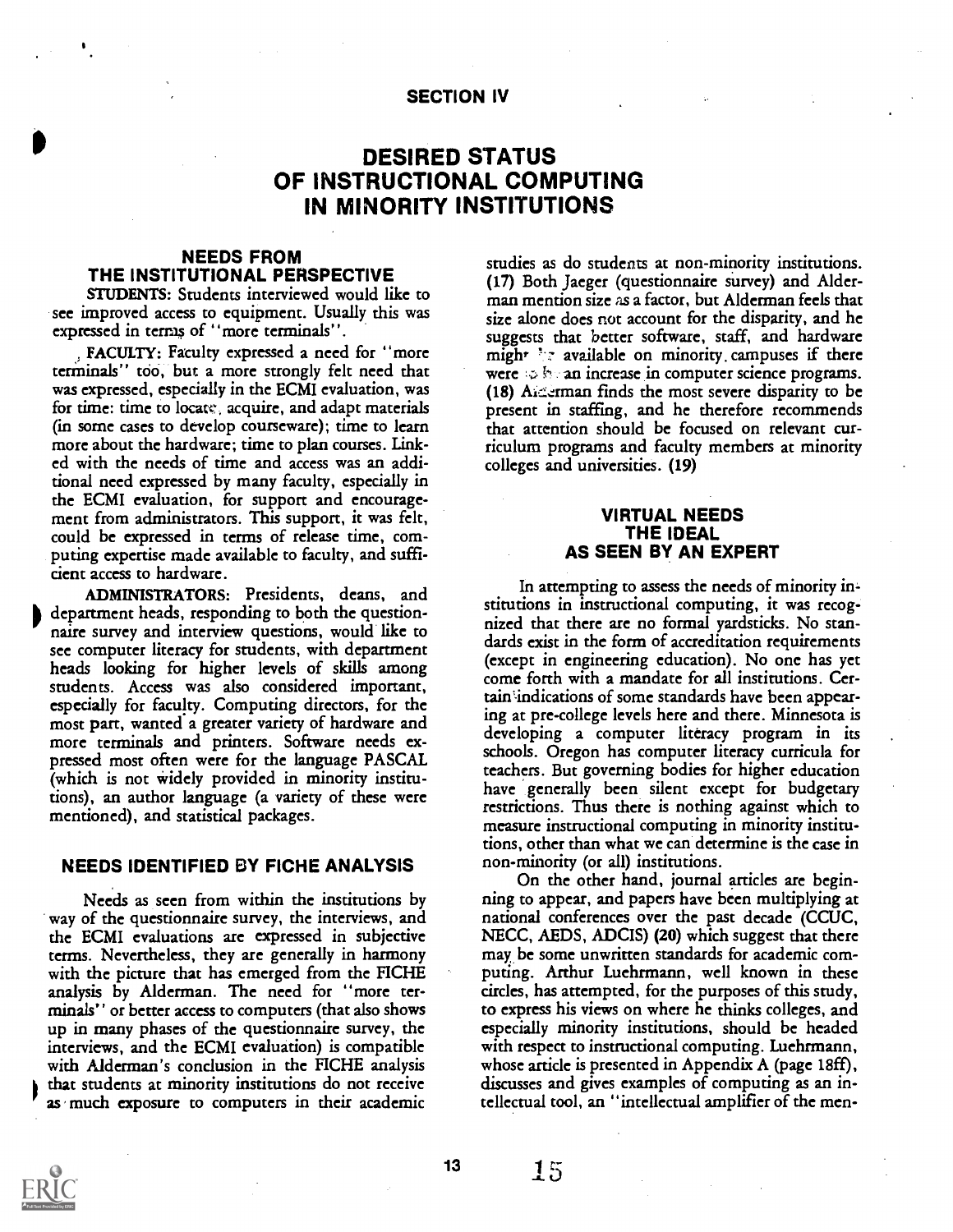tal work of the student" . He then sets forth the implications of this for students, faculty, and various administrators. Hardware alternatives, costs, the "bottom line and the public good" receive major attention in the article. Luehrmann also presents his views — which differ from those of the other evaluators - on computer science at minority institutions. (Evaluator Judith Edwards, on the other hand, while recognizing there is still wide disagreement on what is ideal in terms of computer operations, points to the Poynor objectives  $-$  presented below  $-$  and to certain characteristics of exemplary institutions as shown by the on-site interviews in presenting her proposed strategies in Appendix B, page 23ff ).

## OBJECTIVES DRAWN FROM THE CURRENT AND DESIRED STATUS

In developing objectives for instructional computing at minority institutions, evaluator Hugh Poynor (21) notes first that (a) both academic and administrative computing goals are expanding at the institutions, (b) computing applications are expanding generally, and (c) there is an explosion of the computer's price/performance curve, with hardware becoming less expensive and more powerful at a staggering rate. He also notes that with this cost effectiveness comes potential diversification of use in tandem with other burgeoning technologies such as telecommunications, videodisc, satellites, and cable television. The general picture which emerges, he says, is one of a generally favorable climate for the expansion and broadening of academic computing at minority institutions. He then goes on to develop broadly stated objectives to fit institutions with diverse capabilities and curricular emphases, which he feels would serve an orderly and thoughtful progression toward increased academic computing capability and activity in minority institutions. These objectives are outlined below.

(a) Establish Institutional Computing Goals and Departmental Objectives. Not only should goals and objectives be stated, but they should be updated annually and officially sanctioned at the highest administrative levels. Colleges must establish their positions with respect to all computing, and in so doing must centralize the decision-making process which surrounds apportionment of computing resources. Annual review and updating of institutional goals should follow from measurable objectives as stated, monitored, reviewed, and updated by the departments. The administration should become involved in a productive dialogue regarding the apportionment of the institution's computing future.

(b) Gather Baseline Data and Routinely Collect Standardized Reports. Routinely gathered data on utilization, as well as user evaluations, can be used to inform decisions regarding questions of software acquisition, equipment relocation, or scheduling, or services, and can be used to evaluate equipment or sevice configurations. Such data gathering can also inform 'decisions about institutional goals and progress made coward chem.

(c) Hire Computer Science Faculty and Train Other Faculty. Since realistically it is difficult to recruit faculty skilled in computer applications, the focal point for improving faculty computer literacy logically falls to in-service training, or continuing education for the faculty. Faculty training priorities, and their corresponding budget, should be stated vis-a-vis other faculty responsibilities to ensure the they are not in competition. Training should include dissemination of news about software, documentation, use of the hardware, courseware, etc.; and responsibilty for this should be assumed by the central computing facility or its corresponding unit. The limits of the computer must also be taught.

(d) Train Students. Of equal importance with the coming increase in course offerings and majors in computer science is the need to improve the computer literacy of all students. In addition to requiring computer-based instruction or requiring computer use in connection with coursework in other  $()$ disciplines, the Institutions should have specific plans for providing  $\mathbb{E}^{\prime}$  and  $d$  and  $\mathbb{E}$  is a dents, in whatever majors, with a perspective on  $\mathcal{C}_{\mathcal{L}}$  current and future role of computers in both life and work settings.

(e) Enhance computer service. Hardware, software, and staff cannot work in isolation but must work together to result in improvement. Rather than think only in terms of hardware, particularly where noncomputer science applications are concerned, it is more useful to think and talk in terms of service requirements when specifying institutional computing objectives. Computer librarianship can learn much from the historical development of traditional library practices. Computer service levels should be locally defined and developed by a widespread process, including faculty and students (and even the administrative users of computer services if instructional computing activities must compete with them).

Poynor, who sets down the five objectives above in perceived order of priority, says also that the questionnaire survey and on-site interviews are especially pertinent to these objectives, showing that successful instructional computing depends heavily on the availability of computers with suitable software, and also upon the expertise, dedication, and enthusiasm <br>of key faculty on campus.

 $\mathbf{w} = \mathbf{w}$  , where



 $14 \quad 16$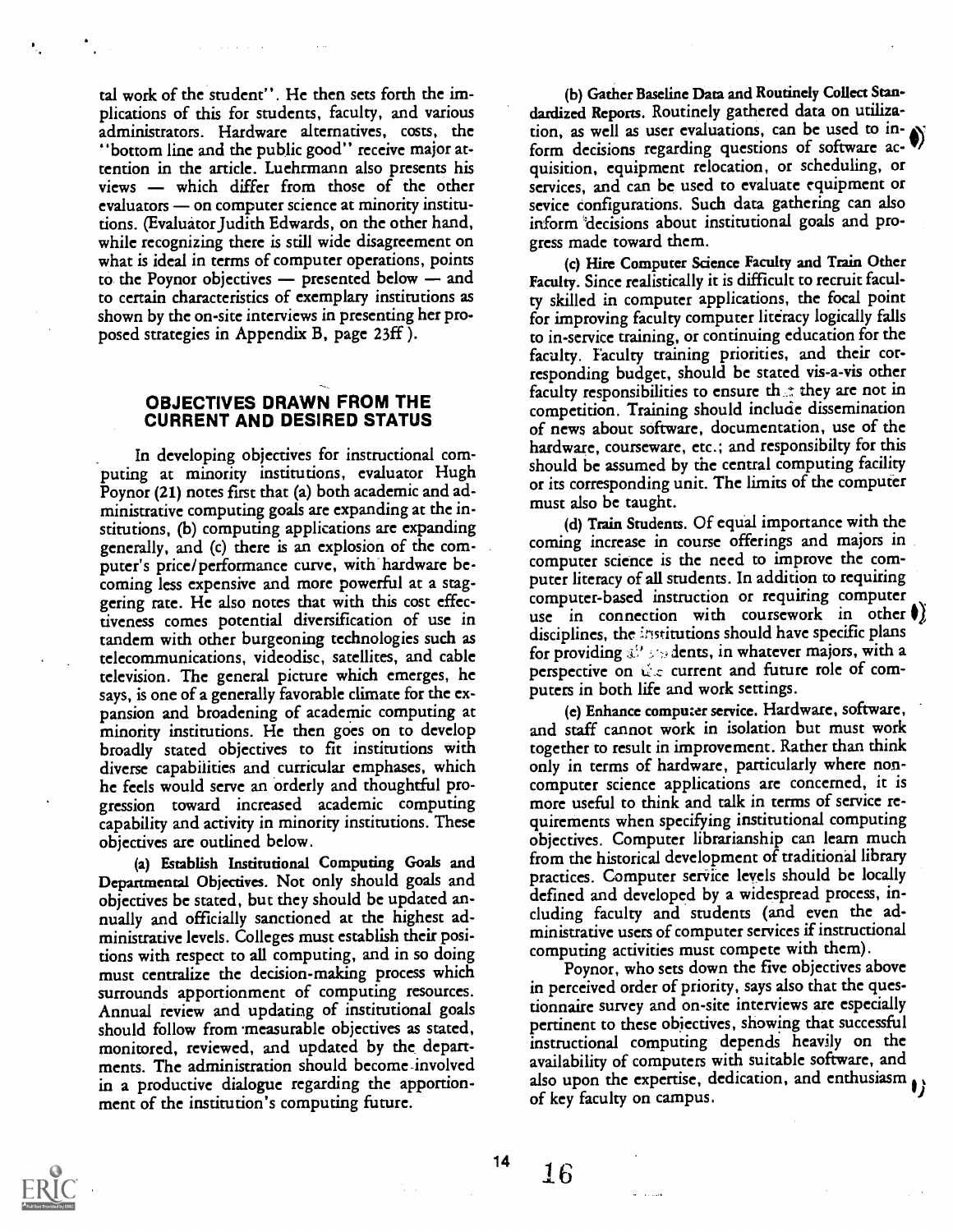(17) \_Alderman, op. cit., pp. 17-20.

(18) Alderman, op. cit., p. 20.

(19) Alderman, op. cit., p. 26.

(20) CCUC: Conference on Computers in the Undergraduate Curriculum (annual, 1970-1978) NECC: National Educational Computing Conference (annual since 1979) AEDS: Association for Educational Data Systems (annual since 1962)

> ADCIS: Association for Development of Computer-Based Instructional Systems (annual)

(21) Hugh Poynor, Objectives for Educational Com-<br>puting at Minority Institutions (Santa Monica:<br>Poynor Computer Applications, 1980).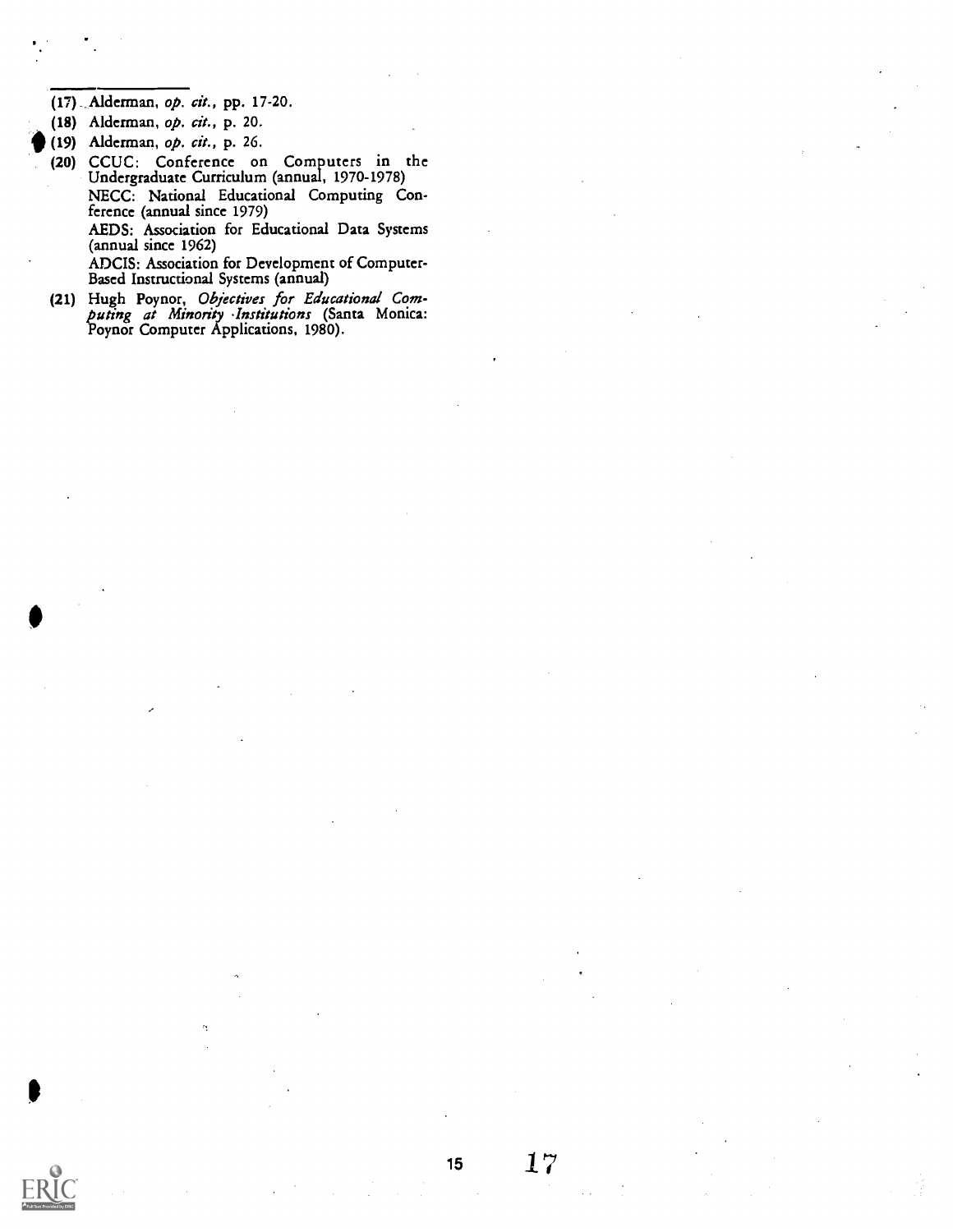#### SECTION V

# SUMMARY OF PRIORITIES AND ALTERNATIVE STRATEGIES

PLANNING: Poynor, in drawing up objectives for instructional computing, has placed top ,priority on planning. Planning (ongoing and including evaluation) has also emerged as a primary ingredient in successful academic computing from the on-site interviews. Jaeger found that most presidents reporting to the questionnaire survey had institutional plans in place for academic computing. There seems to be no disagreement on the prime necessity of planning for those who would either establish or improve an instructional computing capability. Both Poynor and Edwards deal with the specifics of planning.

PERSONNEL AND SERVICES: Obviously computing hardware is a necessity, but with price/performance improving as dramatically as it recently has, equipment no longer takes center stage. Rather, computer services assume great importance; and they actually encompass the other ingredients (staff, software, hardware).

But before services can be rendered, someone has to be recruited and/or trained to render them and to disseminate the information and expertise. One evaluator  $-$  Luchrmann  $-$  is 'pessimistic as to whether computer science faculty can be a solution to this problem in minority institutions, which have more severe staffing problems than most schools. . However, there is no disagreement as to the need for more computer science degrees among minorities, and most of the evaluators feel that a computer science program at an institution can' enhance computer services for all disciplines in the institution.

TRAINING OF FACULTY AND STUDENTS: It seems dear that an institution must assume responsibility, after setting its goals, for the growth of academic computing, and that this involves training of faculty in various disciplines, as well as students. Poynor makes a point of this, and it emerges as a perceived need by the ECMI evaluation respondents. Edwards suggests ways of doing it.

HARDWARE ACQUISITION: Although hardware acquisition, as a priority, may tend to disappear into computing services in terms of primacy, at least one evaluator, Arthur Luehrmann, treats this subject in some detail (Appendix A), contrasting the advantages of time-sharing versus local microcomputer networks or "clusters" with central storage and printing. He does not dwell on brand names and other mostly a start-up cost (which, even today, can misleading details. Edwards also mentions some

hardware considerations under planning strategics. Hardware, although it is a necessary ingredient, is by no means the only consideration in developing instructional computing.

STRATEGIES: To deal effectively. with the instructional computing objectives described by Poynor, says Judith Edwards (Appendix B), it is necessary to choose strategies that are affordable, that will improve the quality of education, and that are efficient. Edwards also made a strong case for planning from the perspective of the institution's own goals. An externally imposed ideal, she says, can provide a balance in perspective, but is should not be the driving force in structuring an institution's strategies.

Edwards proposes strategies for each of Poynor's five objectives. In outlining planning techniques, she pays special attention to goal setting with respect to academic computing. For the gathering of baseline data and reports, she makes several practical suggestions. On hiring computer science faculty, she takes a more optimistic view than Leuhrmann and makes some practical suggestions for hiring, as well as train- $\langle \cdot \rangle$ ing other faculty. To train students, she recommends using computer science courses, embedding the use of the computer in the general curriculum, and using courseware developed elsewhere (rather than developing it on site). To enhance computer services, Edwards suggests establishing the library, rather than a computer center, as a dissemination point.

FUNDING: Funding of anything in the typical minority college or university (as well as in many other small schools) tends to loom up as a priority. The reader may have noticed that it has not been mentioned as such. Its relative absence from most of the foregoing discussions does not minimize its importance, but it does put funding into perspective as one of the things administrators must think about, once the educational goals of instructional computing are established at an institution. It is entirely possible that the approximate thirty percent of all colleges and universities which did not have computer hardware by 1977 (22) had actually done some planning and goal setting but found that despite . plummeting prices and rising performance of computing hardware, the needed staffing (and/or other) resources were not affordable at the time. Hardware constitutes mecessitate development efforts to acquire external 1)



tuvel.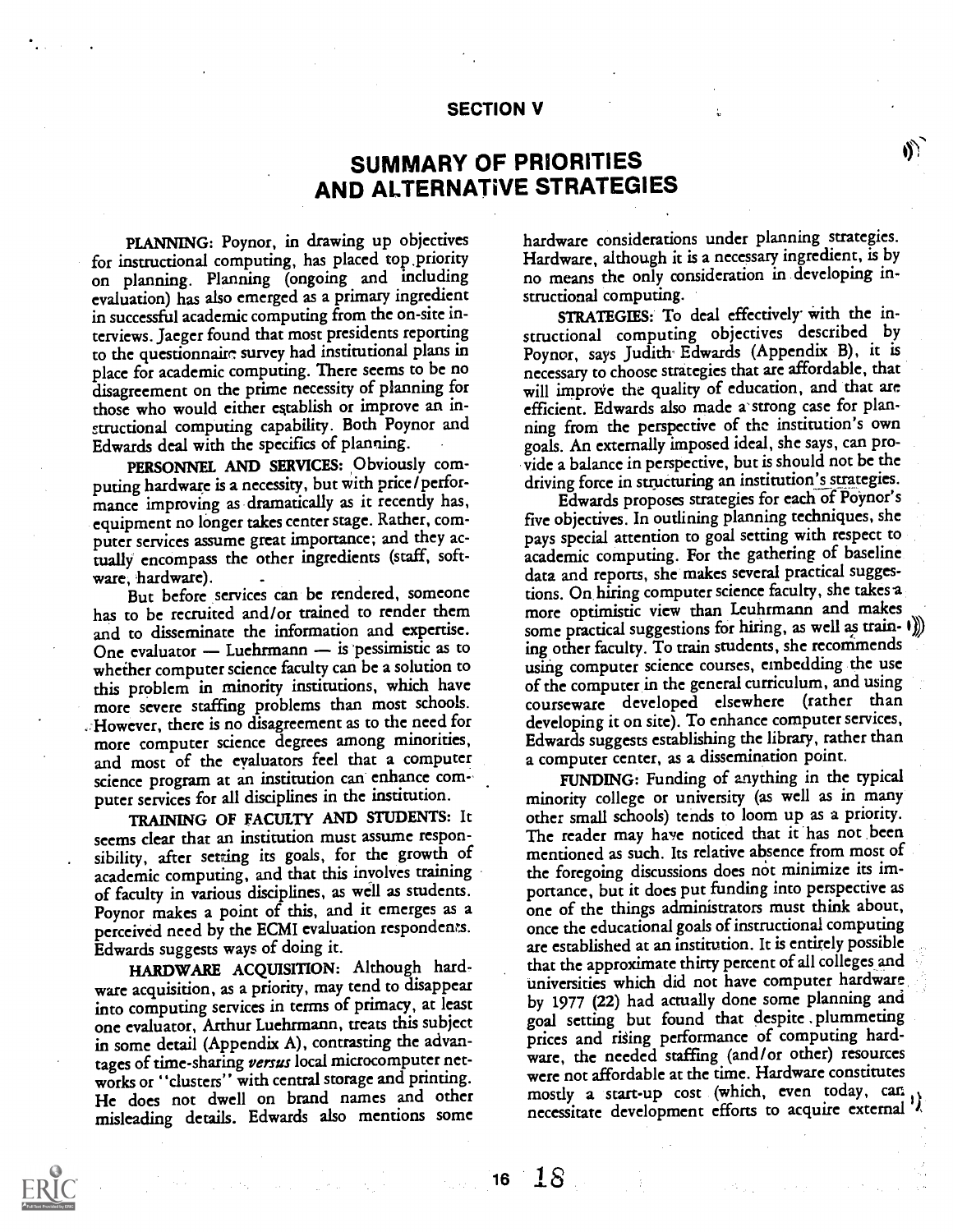funding), but staffing is the major on-going cost, once an initial training effort has taken root.

A FINAL WORD ON STRATEGIES: We know now what the needs are for instructional computing in minority institutions (staff, courseware, more appropriate hardware) generally; where the gaps exist between them and the non-minority institutions (staff, services); and where there are deficiencies for all colleges and universities (type of hardware). Two ways of choosing strategies exist: local (institutional), and national. While local institutions must do their own planning and take their own initiative, some national approaches toward improving academic computing would be consistent with initiatives the federal government has been urged to take. (23) In view of the general clamor from the educational grass roots at all levels (evident in national conferences previously mentioned and in the April 2 and 3 hearings in 1980 before the combined Subcommittee on Science, Research and Technology of the Committee on Science and Technology, and the Subcommittee on Select Education of the Committee on Education and Labor, both of the House of Representatives, in Washington, DC), it appears that a ground swell to generate both coherent public policy and widespread federal support for integrating new technologies into all levels of education is underway. Congressmen are seriously listening to the problems and the potential such action holds for the nation. Concerns were raised several times during the grass-roots workshops held in connection with the hearings of April 2 and 3, 1980, abowe assuring that the nation's lessadvantaged citizens would have equal opportunity to participate in the use of the new technologies. It is worth noting here that a resource does exist which can help that to happen: the minority colleges and universities.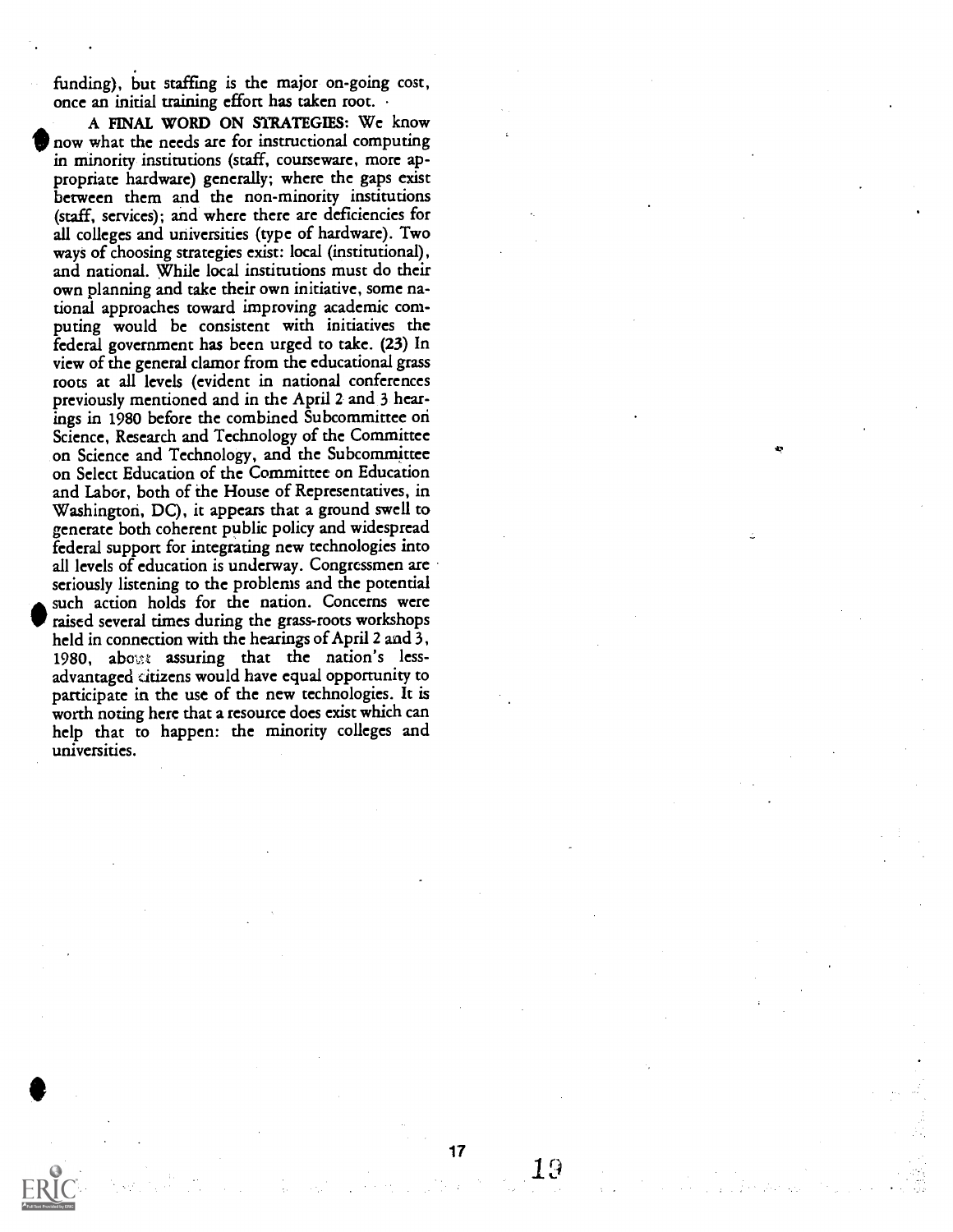## APPENDIX A

# COMPUTER EDUCATION GOALS AT MINORITY INSTITUTIONS OF HIGHER EDUCATION

Arthur Luehrmann Director of Computer Research Lawrence Hall of Science University of California Berkeley, California 94720

#### PREAMBLE

What follows is an essay on computer education goals for minority institutions of higher education. The findings here are based less on objective analysis of actual surveys of needs expressed by key individuals at those institutions and more on a study of successful computer education programs and also of the hardware and software trends leading into the next decade. As such, nearly all of these remarks have to be understood as one person's opinion.

Such an approach may Le of value, however, for the following reasons. First, other consultants to this project will report in elaborate detail the findings of interviews<br>and surveys of students, faculty and administrators of minority institutions. Second, stated needs tend to be strongly influenced by two factors: one's prior experience and one's belief as to what the future realistically holds. Stated needs, therefore, can be misleading in a field where innovation is rife. At the time he decided to create the assembly line to build the Model T, Henry Ford knew more about the public's need for transportation than the public did. Within a few years, of course, the public would have a stated need for the automobile but only after experiencing cheap cars and believing that they would get better and cheaper. A pre-Model T market survey would have turned up little more than stated needs for incremental improvements in trolley service and passenger trains. Needs in the field of computer education may be like that. If so, then surveys and interviews can usefully be supplemented by analysis based on a credible assessment of the near-term future of computer technology.

#### UNDERLYING PREMISE

The following analysis is based fundamentally on the premise that the health and viability of an institution depends critically on its capacity to provide students with new abilities that are desirable and rewarding, both personally and occupationally. While adminstration will reduce costs of operation and good public relations will attract interest, the institution is in critical danger if its graduates discover that they lack important' concepts, methods and tools they need in the years ahead.

The ability to use computers constructively for the

purpose of solving problems and carrying out tasks in many fields of work is now in great demand both by individual students and by the society as a whole, which offers a vocational advantage to people with those abilities. Any institution that now fails to provide its students with computer problem-solving skills is at risk.

W 1

#### EDUCATIONAL COMPUTING AND ADMINISTRATIVE COMPUTING

<sup>I</sup> will not in this taper discuss needs for administrative data processing at: minority institutions; not because they are non-existent oor unimportant, but because they are entirely distinct from educational needs. An expenditure for administrative computing should be, $\mathfrak{m}$ justified entirely on a cost-saving basis. Educational computing, on the other hand, has to be justified by improvement in the quality, and content of the educational program. In the past these two separate needs were best satisfied, coincideatally, by the same type of computer system: a central computer with a number of remote terminals. As a result, many institutions rationalized the ac quisition of their computers on the grounds that the same system would both save money and improve students' education. I know of rare instances in which this marriage of purposes has continued to be a happy one for both partners. In most cases the concrete need to reduce cost has taken priority over educational improvement, which is harder to measure. It is well documented that education's share has become smaller over the years.

Fortunately, the hardware situation in the 'eighties will avoid that conflict of purposes. It is extremely unlikely that any institution starting out today would choose the same computer system for both administrative use, which depends on multiple access to large amounts of centralized and secure data, and educational use, which can most often be carried out by students who work independently of one another at separate machines. As a result, I will not address administrative needs here, except to point out the fact that many institutions with a computer education program still do not budget separately for administrative and academic computing and still try to provide central computer services for both. It will take time for this situation to a change, as it should.

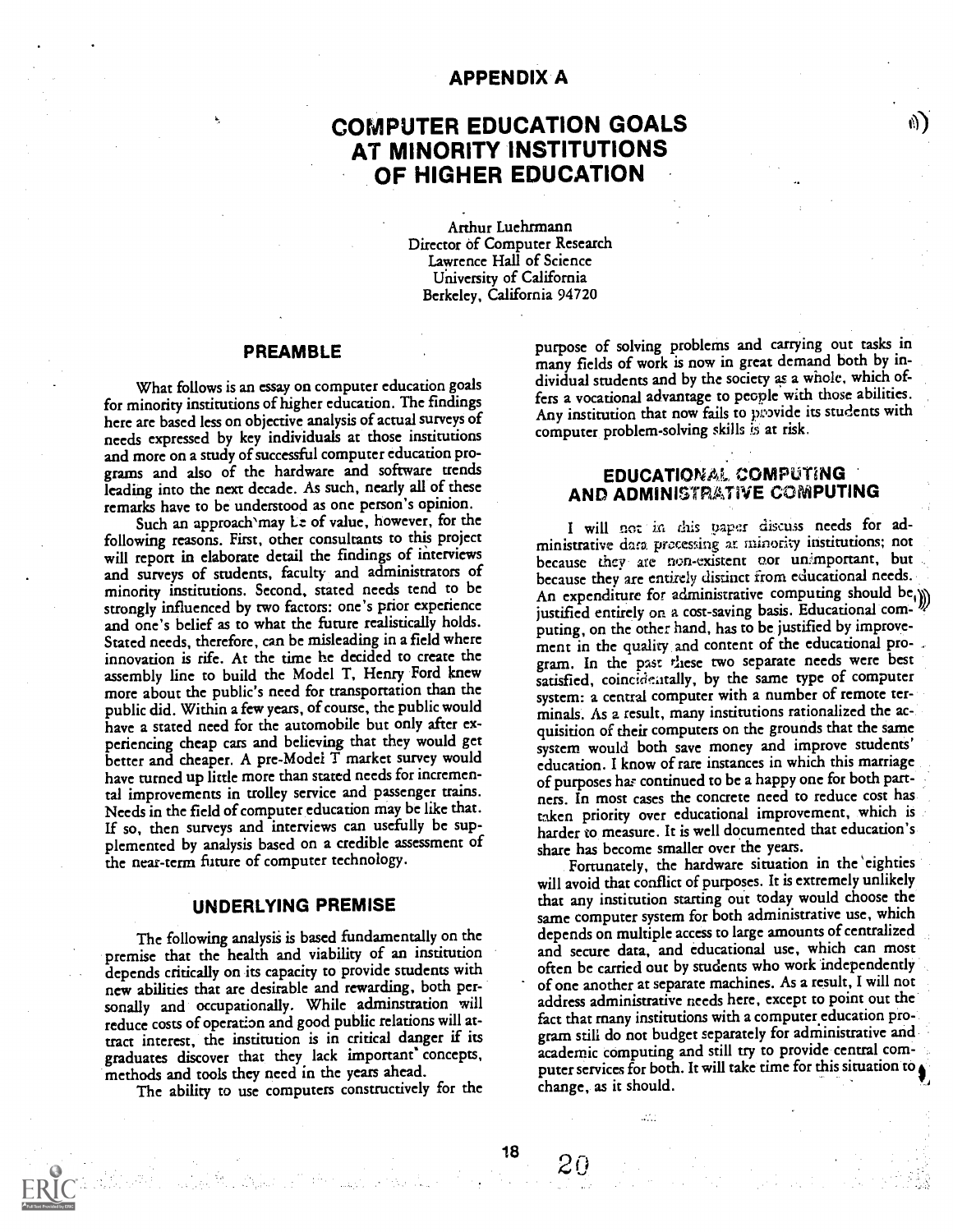### COMPUTER-ASSISTED INSTRUCTION

Neither will I have much to say about computerassisted instruction (CAI), in which the computer is cast in the role of teacher, giver of instruction, or drill master in some existing college-level subject. Evidently, such a use nccds to be justified by evidence of improvement in quality or reduction of cost when compared with conventional means of instruction in those. subjects. While research in CAI is active at several universities, there is little evaluative evidence today that would justify acquisition of computers at the college level for that purpose alone.

Furthermore, one must recognize that the only way that CAI could reduce educational cost is by saving educational labor. At colleges and universities educational labor is the faculty, which, as the U.S. Supreme Court recently ruled, is also a large part of university management. CAI, therefore, is unlikely to find a happy home in higher education, even if effective  $-$  especially during a decade of declining college-age population and teacher immobility.

There is a single exception to this negative situation, and that is in the area of remedial instruction, which is often a significant problem at minority institutions. Considering the broad range of preparation of their entering freshmen, one must recognize that an effective program of remediation is simply not economically feasible without some kind' of automated individualized instruction. CAI has a useful role hcrc.

#### VOCATIONAL SKILLS

Finally, I will not say much about the vocational aspects of learning computer skills, although they are quite significant for graduates who decide to specialize in computer science or who merely want to pick up a part-time job as a programmer. Today and for many years to come, it appears, the demand for computer skills will greatly exceed the supply. Since graduates with those skills have a sufficient salary advantage in their first year to recover the cost of their computer education, colleges and universities are being sent a clear message to create strong educational programs that will produce such graduates. They should pay attention to the message.

I do not stress this obvious point any further hcrc, however, because the need for computer education at colleges and universities derives not only from short-term vocational payoffs but also from the traditional intellectual values appealed to by other subjects included in a liberal education.

#### COMPUTING AS INTELLECTUAL TOOL

Computers belong in colleges and universities so that students may learn to use them in the course of studying and solving problems in most of their other subjects. The student who expresses his or her understanding of some 'thinking 'thinking about and representing that knowledge. The stutopic in the form of a computer program has a new way of dent who carries out experiments on a computer model of a river basin or of the solar system has a new method of analysis and investigation. The student who uses a computer-based editing and word processing system has a new way to write, revise, and type papers. The student who turns to the computer as an aid in composing music or drawing pictures has found a new creative tool.

In each instance of this kind the computer acts not as teacher but rather as intellectual amplifier of the mental work of the student, who instructs the computer to carry out procedures he or she decides to be appropriate to the task at hand. The chief goal of computer education, therefore, is to give each student  $(1)$  the specific skills needed to interact with the computer and (2) examples of significant computer use in a variety of academic disciplines.

## IMPLICATIONS FOR STUDENTS

To achieve the first part of this goal, each student needs an opportunity to learn to program a computer in a higher-level language, such as BASIC or PASCAL. In terms of student readiness, this can be accomplished best in the early years of high school, or perhaps even earlier. I know of very effective courses with broadly based enrollments of seventh and eighth graders. As the decade ahead progresses, more and more college freshmen will arrive with good basic skills in computing.

Nevertheless, it will probably continue to be true that for most students in the eighties, and especially those in minority institutions, college will be the place to learn to use a computer. Entering freshmen should expect to be offered or perhaps even required to enroll in a course in computer use. They should expect to spend four to six hours per week in the computer lab then, so as to test their understanding of programming and to carry out several larger software projects. In addition to the syntax rules of the programming language, they should learn a variety of fundamental algorithms, data representations, and the principles of, structured design, transparency, and readability. Grammar, in short, should be embedded in the rhetorical purpose, just as it is in the English class.

Students should expect the computer lab to be equipped with enough computers or terminals so that each enrolled" student can normally work alone. A knowledgeable student aide should be available for technical assistance. Manuals should be on hand. The collection of equipment nccds to be sufficiently robust that it never becomes necessary to cancel and reschedule an entire time slot.

Having acquired a basic literacy in computing during their early college yearc, students should find increasingly that courses in other departments presume such competency and routinely include a number of relevant computer applications without taking time out to give instruction in computer basics. Furthermore, for all of their writing courses, students should expect to be able to type and edit their papers via word processing software and printers (especially important for students in minority institutions). Again, students should expect to be able to

 $19 \t21$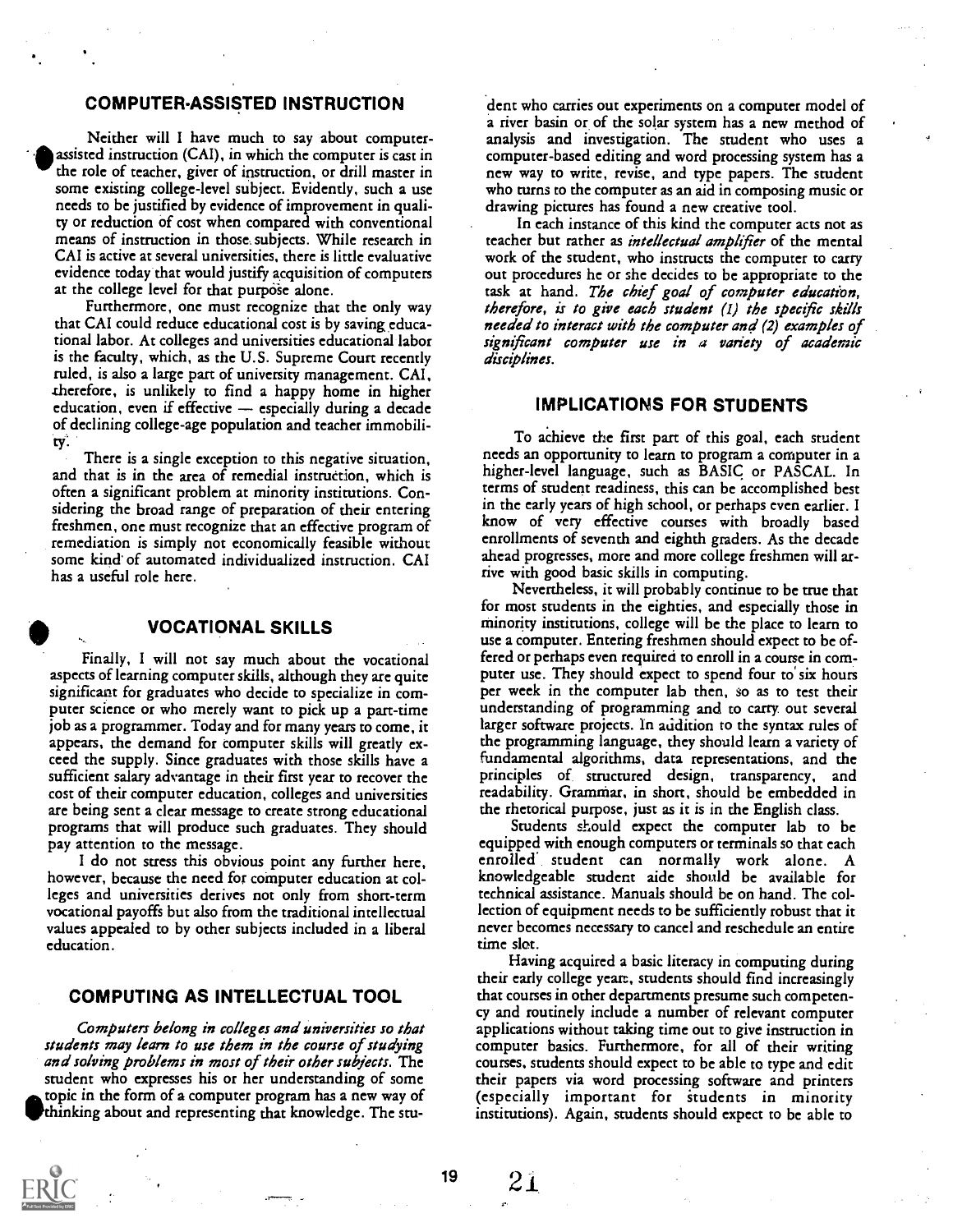depend on access to appropriate hardware, manuals and assistance for these tasks.

Finally, a substantial minority of all college students, rinally, a substantial minofity of all college students,<br>namely those with major or minor academic interest in the willing and able to lead the way. The dean will have td field of computer science, should find sufficient advanced course offerings to satisfy their professional needs. I shall return to this point later.

## IMPLICATIONS FOR FACULTY

During the next decade college and university faculty minority institutions. should expect to count among their number several colleagues who spend most or all of their teaching efforts on the contract teaching equipment will fall the need to allocate space for one or computer education. At first they will appear in one or two associate into a computer science department or group. Other faculty members will increasingly introduce computer applications into their teaching as they discover student readiness and interest. In fact, it will often happen and opportunity to develop specialized continuum equita-<br>that inventive criterial facts for the combine integrated to programs for graduates of past years who now that inventive students lead faculty members into novel uses. Nevertheless, experience at computer-mature institutions with few restraints on use indicates that only 40 to and their use. Such programs can both provide a timely 50% of the faculty will use the computer in their teaching. Most of them will need additional training in computer methods and uses in their disciplines.

will often find new excitement in their teaching. They will also find that they are tugged away from their teaching by professional and market pressures. Faculty at other similar institutions will want advice and assistance from teachers classes, and that will lead to writing, consulting and travel. Some of the latter will also discover that society offers greater monetary rewards to computer specialists than to college teachers, and they will find it difficult to remain totally dependent on an academic salary.

## IMPLICATIONS FOR ADMINISTRATION

Computer education touches aspects of college and university administration beginning with admissions and ending with alumni affairs.<br>Applicants to colleges have heard about computers

and may have some experience already. The admissions office can expect more and more applicants to ask specific questions about facilities for and courses in computer use. Unsatisfactory or vague responses may mean the loss of high-potential students to better prepared institutions.

To the development office will fall the responsibility for generating the financial support necessary to acquire, maintain and supervise the computer equipment needed. As I will indicate in a later section of this paper, that cost today is considerably lower than one might suppose and is undoubtedly be large enough to require a significant development effort.

The dean of faculty will need to work on the development of faculty skills required to initiate computer education as a respectable discipline, protect and reward in-

dividual teachers who undertake the program, and help extend it to other departments by offering travel willing and able to lead the way. The dean will have td cope with the problems of an emerging discipline over the next decade and also with the fact that the best faculty in this field will be tempted away by lucrative jobs in in-<br>dustry. It may be more effective to play the game in reverse and recruit good temporary teachers from among com-<br>puter professionals who and/or whose companies feel a social responsibility for providing computer education in

To the office responsible for classroom space and more supervised clusters of computer equipment, to negotiate maintenance arrangements and to plan a depreciation and obsolescence cycle of replacement.

Finally, the alumni office should be prepared to seize an opportunity to develop specialized continuing educapersonal or professional need to know about computers and warmly received service and also bring a substantial net revenue.

## HARDWARE ALTERNATIVES AND COSTS

What kind of computer system is best for satisfying the educational needs itemized above? Until about five years ago the answer was universally agreed to be a cen<sub>t</sub> tralized computer with numerous remote, terminals.' Pioneers developed their own educational time-sharing systems. The computer industry quickly followed suit, and until recently nearly all college-level educational computing has used, such time-sharing systems. Three years ago the first so-called "personal" computer was announced for less than a thousand dollars, and several others quickly followed. Ever since that time it has been true that one could buy a complete computer, including keyboard, display screen, and tape recorder for less money than the simplest time-sharing terminal costs. Fu.rthermore, the speed, memory size and programming capabilities of the personal computers are competitive with time-sharing systems. Naturally enough, there has been a great deal of interest among educators in the pros and cons of personal computers in school settings.

Close experience in teaching computer use with both systems makes it clear to me that neither system is ideal for that purpose. Yet each has essential components of an ideal system. Furthermore, at least two companies have produced "first drafts" of that ideal.

The personal computer wins out over time-sharing along several dimensions. It costs much less:<br>\$1,000-\$3,000 per computer vs. \$5,000-\$15,000 per terminal for all time-sharing hardware, plus additional telephone charges. The personal computer is more responsive on the average and faster in most applications. It offers better graphic capabilities and even a music synthesizer in some models. The dialect of BASIC is often better than  $L$ 



 $2\hat{z}$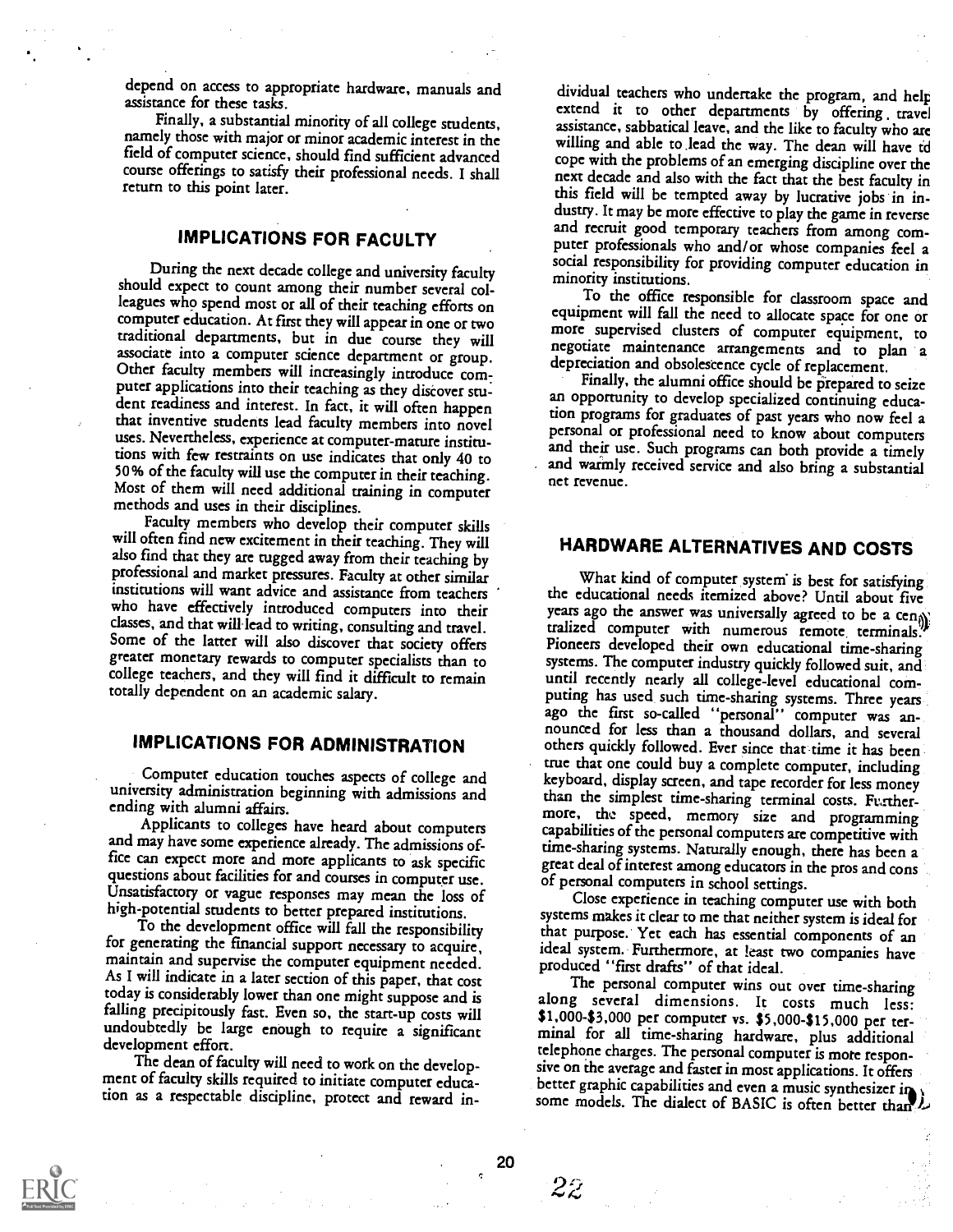that on some time-sharing systems. One personal computer also offers PASCAL, FORTRAN and assembly language, and others are rumored to follow that lead.

Best of all for the teaching lab is the robustness of a cluster of personal computers. This may seem strange, since the basic reliability of both types of computers is about the same. The effect of failure on users, however, is strikingly different. A time-sharing system is generally ,.judged to be very reliable if it is available 97% of the time. On the other hand, that means that for one day of every month the computer is out of service and all scheduled use of all terminals has to be rearranged. Now, consider an equally reliable cluster of ten personal computers. Ninetyseven per cent availability again means that the ten computers lose a day each during a month  $-b$ ut almost never on the same day. Thus the teacher can depend confidently on having nine computers available every day and all ten on most days. The personal computer lab never needs rescheduling.

A collection of personal computers also is easier to grow with. One needs to acquire only the number of computers one needs at the moment, and one can easily add to the collection one computer at a time. With time-sharing systems, one is always faced with initial excess capacity (and low revenue if computer time is charged for) followed by excess demand and poor re ;ponsiveness, which can only be solved by a large new hardware purchase.

On the other side of the scale, time-sharing has certain outstanding benefits to confer on educators, not the least of which is its centralized storage of programs and data and the quick and easy access to the same. To realize p this advantage fully, a teacher has only once to ask a roomfull of students each to load from cassette tape a copy of the same program into their personal computers. First, there has to be a physical copy in the possession of each student, and that presents an enormous inventory management problem for everyone. Second, the tapeloading time is about three minutes and quite unreliable, requiring rewinding and starting over. The whole operation for the class would typically take ten minutes.

Floppy disks are faster and more reliable, but each disk drive costs about \$500 and does nothing to diminish the inventory management problem.

In addition to the central disks, time-sharing systems generally have a centralized printer to which users have access for listing programs, text and data. Even cheap printers cost as much as a personal computer, however, making it impractical to add one to each student system.

What is needed, evidently, is a new sort of cluster computer system with centralized storage of programs and data, a central printer and a small network of personal computers connected to the center with short high-speed lines so that individuals may quickly get programs in and out of their computer and may each make use of the printer. Such systems are beginning to appear at incremental prices close to the total cost of adding a set of floppy disk drives to each computer in the cluster. They are clearly the systems of choice for educational computer use.

#### HOW MUCH CAPACITY?

A concentrated one-semester laboratory course in computer programming and problem solving should be staffed and equipped to enroll every student at the institution. While taking that course the student should use a computer six hours per week. If each computer is available for use a total of 60 hours per week, then it can accommodate ten students in the course. That is to say, the number of computers needed to support that course is equal to one-tenth of the enrollment in one semester. On average the enrollment would equal one-eighth of the total college population if all students are to take the course once during their eight semesters at the institution. We conclude that the total number of computers needed for this course is 1/80 of the total college population, or 12.5 computers per thousand students at the school.

With such a laboratory course providing all students base-level skills in computer problem solving, one can be certain that other courses will begin to require smaller amounts of student computer use. Taken together these uses could, over eight semesters, easily consume as much computer time as the basic course. Hence a more realistic assessment of hardware recd would be 25 computers per thousand students at the school.

As pointed out above, these computers should be organized into clusters of from ten to twenty computers. The computers in a given cluster should be complemented by a printer and linked together to a central disk drive with enough capacity to give each user account at least 100,000 bytes of private storage.

Several such cluster systems are beginning to appear now and they add perhaps 10-20% to the hardware cost of the computers alone. At today's prices, the resulting average cost per computer for the whole cluster system is between \$2,000 and \$3,000. Therefore the equipment cost per thousand of student population is between \$50,000 and \$75,000.

#### OTHER COSTS

Maintenance costs will come to about ten per cent of the purchase price per year  $-$  \$5,000 to \$7,500 per thousand students.

There will certainly also be costs associated with the faculty who teach the computer courses or begin to incorporate computer uses into other teaching. It is difficult, however, to know how to treat those costs since the addition of new academic programs is usually balanced by reductions in older ones.

#### THE BOTTOM LINE AND THE PUBLIC GOOD

The total cost of such a computer education program, per thousand student population, is about \$60,000 in capital outlay and less than \$20,000 per year in ongoing

21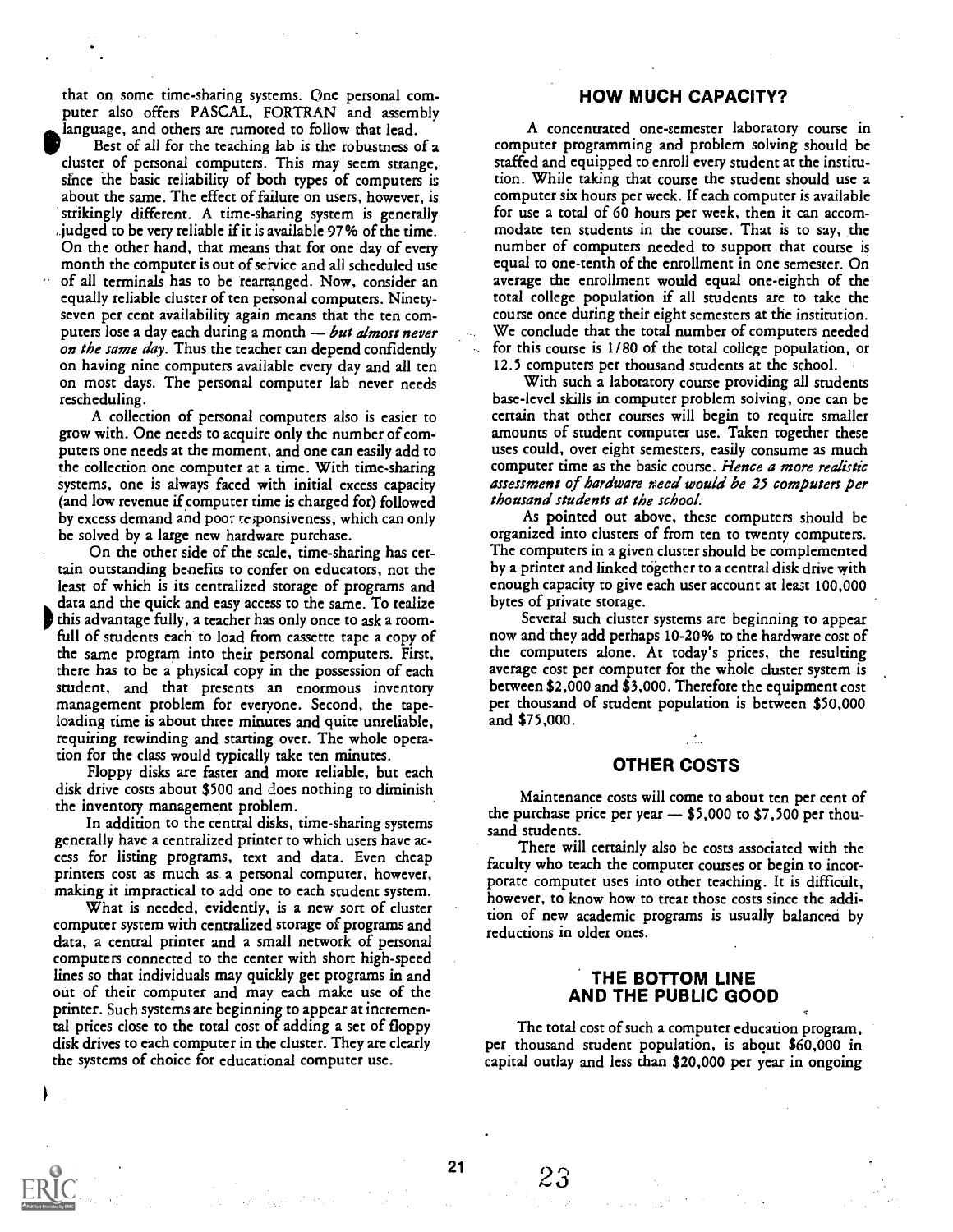expense. The supplementary cost of computer education, therefore, amounts to about \$40 per student per year. It should be noted that this figure, in constant dollars, is only about a third of the amount recommended for com Report. The reduction relects mainly the decline in hard-<br>ware prices in this field of technology.<br>This is evidently good news for an institution faced

with declining enrollment and increasing costs. Never-<br>theless, the total dollar amount is great enough to cause<br>deferral or even dismissal of a proposed computer educa-<br>tion program. Such an action would not be in the pub marked vocational and professional advantages over those<br>who lack such skills. Without public intervention, it is in-<br>evitable that a young person growing up in a family for<br>which the purchase of a home computer is not abn

## COMPUTER SCIENCE AT MINORITY INSTITUTIONS

Throughout this paper I have carefully avoided using the term "computer science" and instead talked about "computer education." I have done this for two reasons. First, I believe that more individual and social good will be accomplished by assuring all or nearly all minority institu-<br>tion students that they will acquire more broadly applicable computer skills than would be achieved by a nar-<br>row program aimed at producing a few computer science<br>majors at the same institutions. Second, I believe that it is<br>extremely costly and difficult to create a stabl

qualified faculty required for an acceptable computer science degree program. Computer scientists, and especially minority computer scientists, are targets of very active industry recruiting programs, which are pushing starting

come near matching. At ACM annual meetings it is not<br>unusual for there to be twenty university positions<br>available for every applicant who shows up for interviews.<br>In such a situation there is serious danger that the<br>deter fact, the availability of qualified people may be far better than it is today.

to establishing broad-based programs, aimed potentially at teaching computer skills to all students, and taught largely by existing teachers with primary loyalty to the in- stitution or the teaching profession.

ras<br>Antonio



22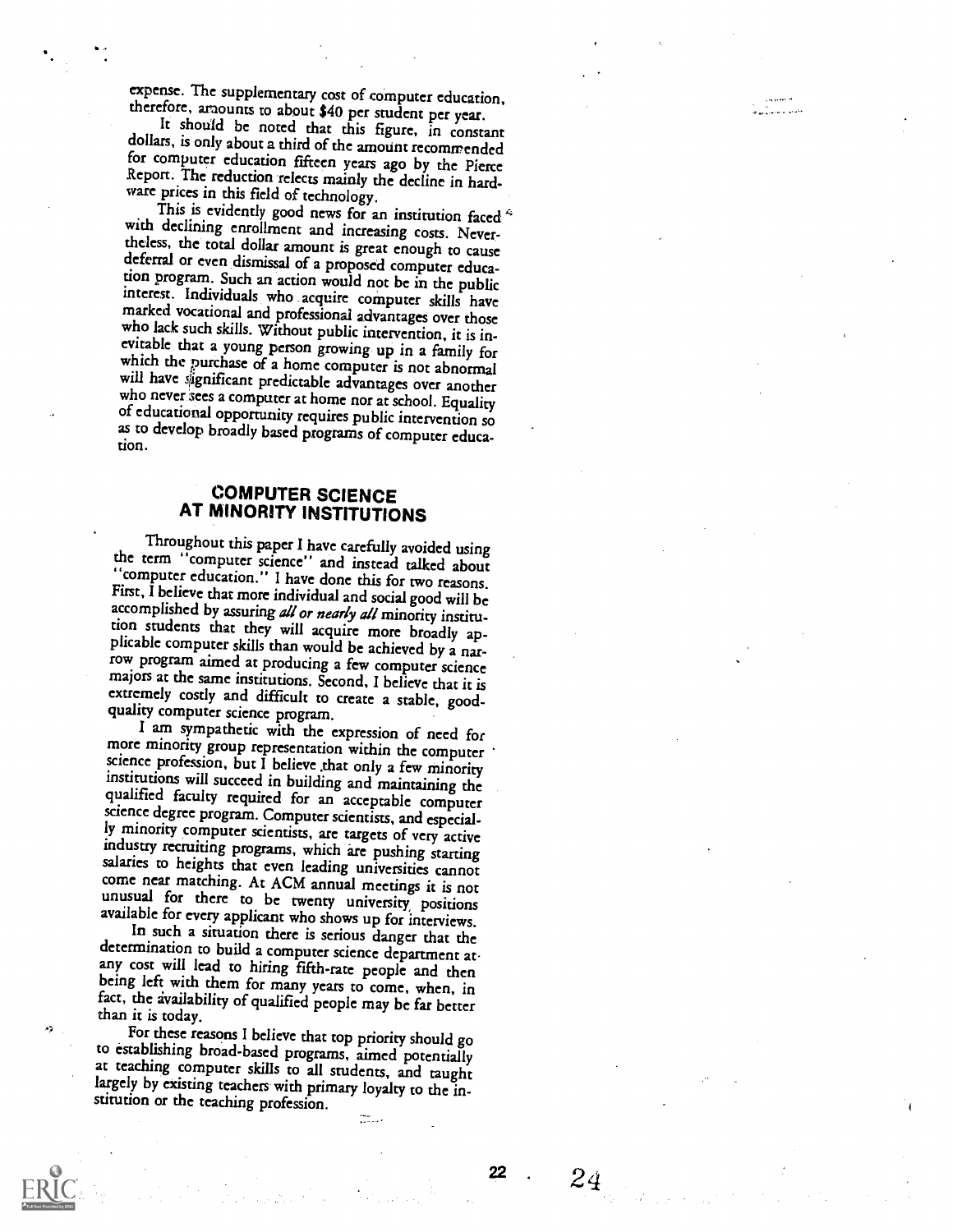## APPENDIX B

# STRATEGIES FOR IMPROVEMENT OF EDUCATIONAL COMPUTING IN MINORITY INSTITUTIONS

Judith B. Edwards Northwest Regional Educational Laboratory Portland, Oregon 97204

## INTRODUCTION

The status of educational computing in minority institutions has been extensively documented and reported in the past year (Alderman, 1980; Jaeger, 1979; McAlpine and Mason, 1980). These studies reveal the actual status of minority institutions, the desired status, and the gap between. Needs for improvement in educational computing in these institutions have thereby been identified. These needs then led to the development of a set of objectives (Poynor, 1980):

- 1. Establish institutional computing goals and departmental objectives.
- 2. Gather baseline data and routinely collect standardized reports.
- I. 3. Hire computer science faculty and train other faculty.
	- 4. Train students.
	- 5. Enhance computer service.

#### GUIDING ASSUMPTIONS

A given set of objectives can be met through a nearly infinite set of alternative strategies. The following strategic constraints and assumptions can make it, possible to deal effectively with the educational computing objectives described by Poynor.

1. Strategies proposed must be affordable.

It is obvious that no institution, least of all a minority one, has unlimited internal resources to devote to the improvement of academic computing. Nor are unlimited resources likely to be available for this purpose from outside sources. Therefore, strategics for the improvement of educational computing in minority institutions must be within reasonable financial limits; they must be affordable. One alternative, for example, might be to make a well-developed, sophisticated system such as PLATO available without limit to all faculty and students of all minority institutions. But this strategy is assumed not to be affordable, even in the wealthiest institutions. However, a strategy that involved making such a well developed, exemplary system available on a limited basis to some faculty and students could be affordable.

2. Strategies proposed must be educationally sound.

In developing strategies for improvement of educational computing, there is danger in assuming that more is necessarily better, that more use of computets is better use of computers. It should be remembered that although the immediate goal of this study is to improve educational computing in minority institutions, the underlying goal is to improve their quality of education. Educational institutions have more than two decades of experience in the use of computers; some uses have proven effective and some have not. Whatever strategies are proposed should result in computer uses that are effective. and educationally sound. Strategics and their uses should be grounded on experience, baseline data and/or logic which demonstrates educational effectiveness.

3. Strategies proposed must be efficient.

Efficiency in the development and use of computer facilities is particularly important, especially in minority institutions where resources are limited. Wealthy, wellfunded institutions can afford costly experiments, false starts, and expensive haphazard approaches. Minority institutions cannot. They must cost-effectively utilize available resources based on a carefully planned approach. Minority institutions, for example, will not be able to release faculty to develop CAI materials or their own financial accounting software. They will need to rely instead on materials developed elsewhere.

#### PERSPECTIVES FOR STRUCTURING STRATEGIES

Minority institutions may argue for improvements in the status of educational computing from a number of perspectives:

- The current status needs to improve relative to non-minority institutions - the "parity" argument.
- Status needs to improve relative to "virtual needs" or the *ideal* (discussed by Luehrmann in Appendix A).
- 3. Status needs to improve relative to the institution's own educational goals.

23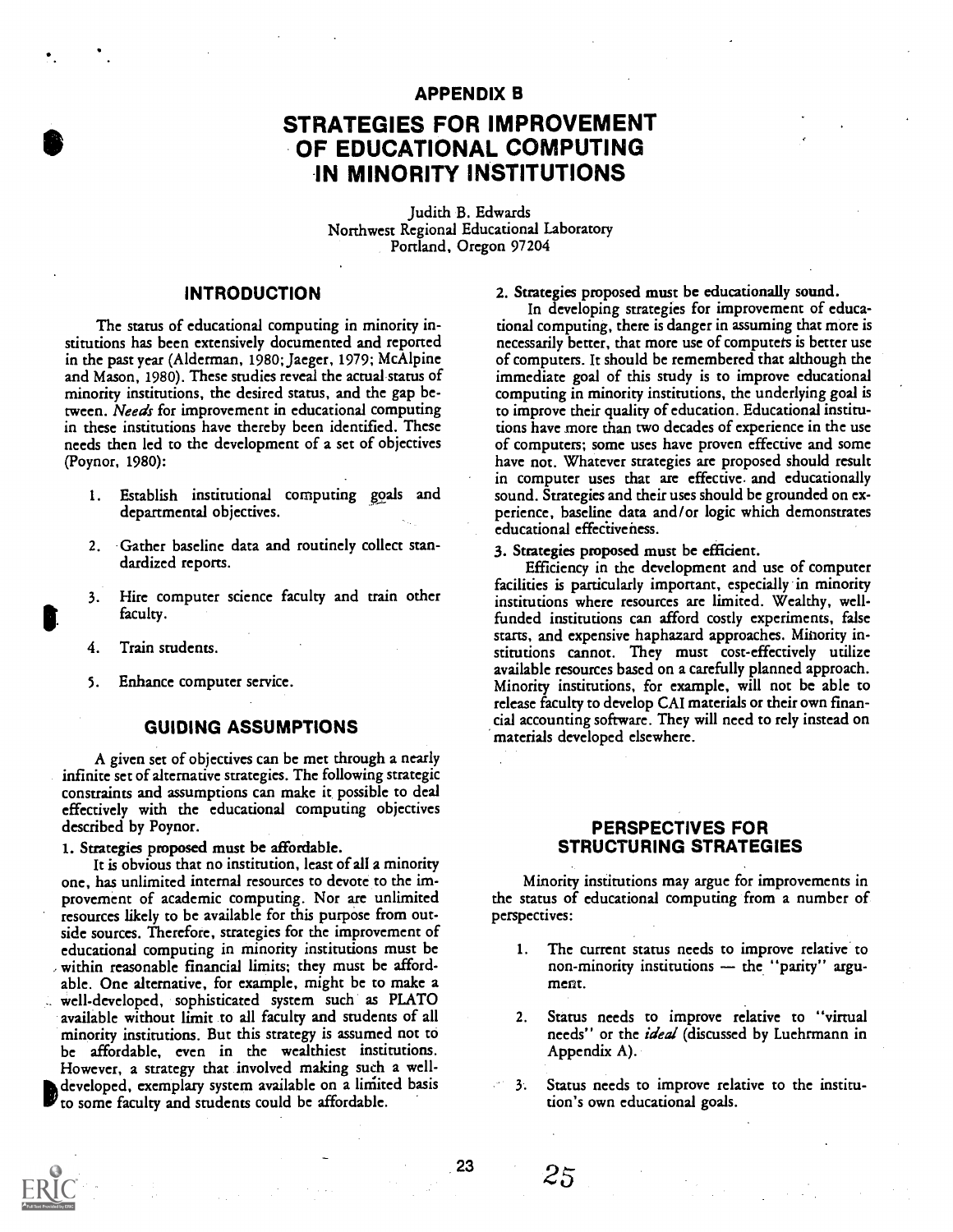Status needs to improve relative to a comparable minority institution considered to have successfully implemented educational computing  $-$  an exemplary institution.

Any or all of these arguments may be convincingly used, with one possible exception: the parity argument, when applied in the area of "access to computing hardware." Parity is a valid rationale, however, if we are comparing "number of computer science faculty" available at minority and non-minority institutions.

Using an "ideal" situation as the standard for improvement assumes that it can be identified - and agreed upon - by everyone. Expert opinion and decades of experience can serve to validate perceptions of the ideal to a large extent. Those who teach in minority institutions, however, bring their own perspective to the picture of the ideal.

A possible weakness in the "virtual needs" (or ideal) approach to strategy development can be illustrated by the following analogy.

Soon after Henry Ford started mass production of automobiles, owning one became an ideal of the American public. However, what need did the automobile really fulfill? The need for efficient transportation? If that was indeed the need and the ideal became the automobile, then the American public was grossly misguided by Henry Ford and the other automobile manufacturers. There are many today who feel that the automobile  $-$  inefficient, gasguzzling, polluting and dangerous  $-$  is not the ideal means of transportation. If a needs assessment had been carried out at the time the automobile industry was getting started, if goals had been established, and strategies developed, we would probably not have such an inefficient method of primary transportation. The automobile was an ideal for Henry Ford and other auto manufacturers, but not necessarily for the American public.

In education, we have the opportunity to base our goals and strategies for computer application on the needs of our institutions. Rather than being a driving force, an externally-imposed ideal can provide a balanced perspective for these needs.

Another poscible perspective on which to structure strategies is an institution's own mission and goals. Parity with other (non-minority) institutions may be a useful argument when seeking internal or external funding for computer operations, but such parity may not fit the mission or goals of a paticular institution. Parity may, in fact, be contrary to established goals. Attempting to bring an institution to an "ideal" computer operation may also be undesirable. There is currently little or no agreement on what is ideal in terms of computer operations; and so even if desirable, an ideal standard may not be identified. Perhaps the goals for computer utilization would be better

based on the educational needs of the particular institution.

According to the survey conducted by ECMI in 1979. minority institutions vary widely in the degree to which $J$ . educational computing has been successfully implemented. Should the "exemplary institution" be used as the standard for improvement, the survey can inform us as to the characteristics of a minority institution which is exemplary in its use of computers in education. The five objectives stated above and the strategies proposed in the following pages acknowledge and incorporate those characteristics, which are summarized here:

The exemplary institution has developed a clear and evolving statement of its goals relative to educational computing.

The exemplary institution enjoys visible and continuing support at the highest administrative levels for the goals of educational computing.

The . institutional goals for educational computing are furthered by at least one  $-$  and often several  $-$  faculty member(s) with the imagination, stamina, tenacity, charisma and dedication to write the proposals, work with faculty, establish a computer facility, acquire or develop software and courseware and upgrade personal computing skills as needed.

The exemplary institution places a high priority on student access to computing resources.

Federal or other external funding has been sought and obtained to support early capitalization costs.

In this discussion of perspectives which may be used in arguments for improving the staus of educational computing, it is clear that any of the above characteristics may be used. Furthermore, it is more important to note that the strategies proposed here to accomplish the five objectives for educational computing all serve as well to improve parity, approach the ideal, achieve the educational goals of the institution, and achieve exemplary status.

#### STRATEGIES

The specific strategies proposed for improving the status of educational computing in minority institutions are organized according to the five objectives. The alternatives presented have been effectively implemented in successful minority and non-minority institutions, although some strategies may be more appropriate for minority institutions where educational computing is already well established. Each institution will need to interpret the recommendations based on the *actual status* of the institution and the *desired status*. For some, the continuum from actual to desired may be a very wide one; for others, the gap may be quite small. Appropriate strategies should be selected accordingly.

24 26

ه<br>د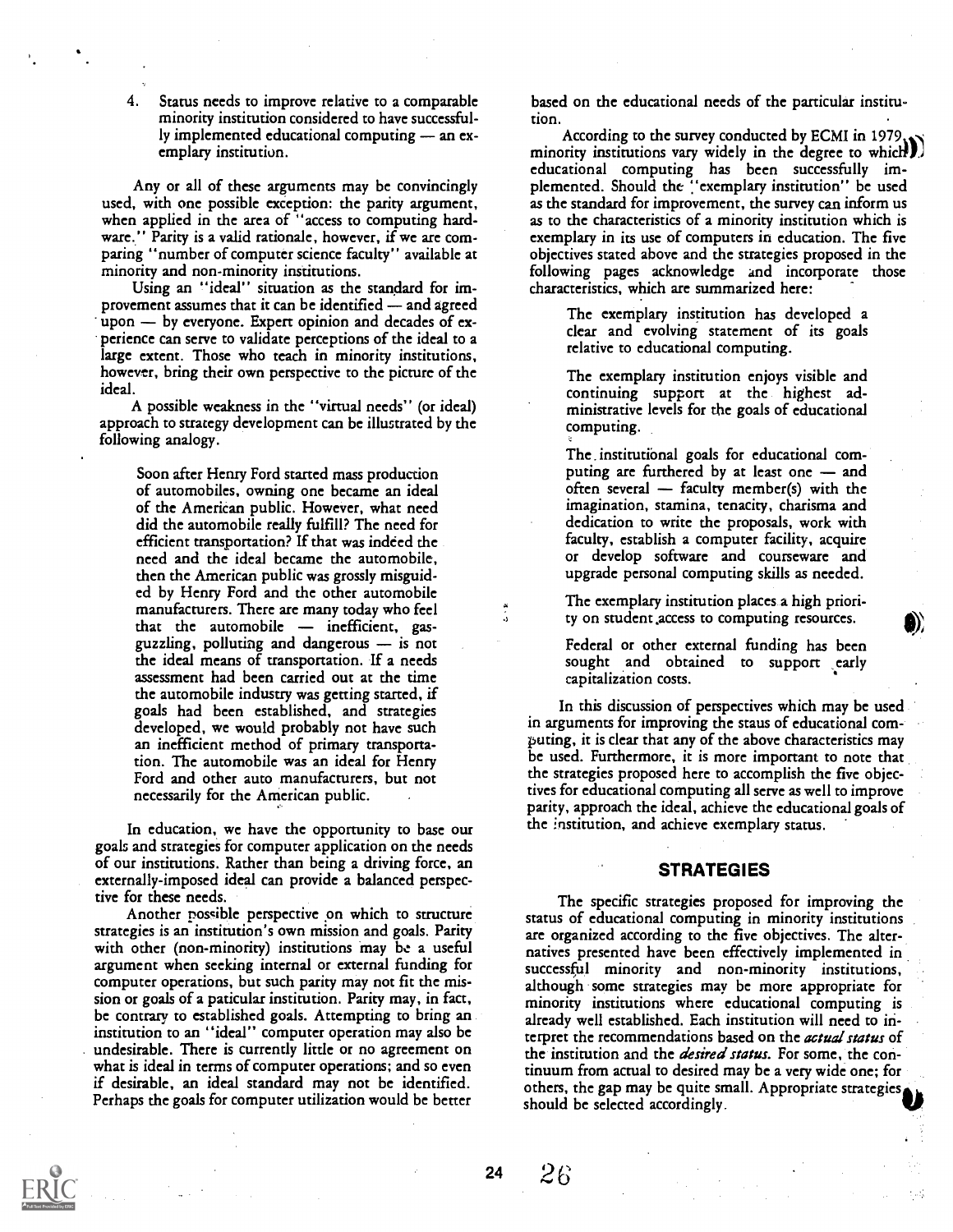## STRATEGIES FOR OBJECTIVE 1:

## ESTABLISH INSTITUTIONAL<br>COMPUTING GOALS<br>AND DEPARTMENTAL OBJECTIVES ESTABLISH INSTITUTIONAL COMPUTING GOALS

The first objective is perhaps the easiest of the five to accomplish. It need not take a great deal of time or require a large amount of resources. The strategies proposed for accomplishing this objective are those that have served well in institutions with exemplary computer usage. Besides assisting the accomplishment of this objective, the following strategies will provide direction and an environment for accomplishing the others.

Strategy 1.1 Organize goal and objective setting effort.

This involves primarily deciding who is to be responsible for the establishment of the institutional goals and objectives. It is suggested that this responsibility be assumed by a task force with administration, faculty and student representatives. The president of the institution (or a very high-level administrator who can speak for the president) should serve. The task force should have a specific charge, a budget, and a deadline for realizing their goals.

Strategy 1.2 Education of the task force.

This strategy is particularly important for institutions with limited computer experience. Task force members will need to learn about (or become familiar with) educational computing before goals are established. Education can be accomplished through study, on- or off-campus workshops, and visits to exemplary institutions.

Strategy 1.3 Use an outside consultant to work with the task force.

This strategy is also particularly helpful for institutions with limited computer experience. Even for institutions with extensive experience, however, an outside consultant can be helpful by providing an objective point of view. Those on the ECMI Steering Committee could provide particularly insightful and useful assistance in the planning stage.

Strategy 1.4 Consider goals from other institutions.

As a starting point, it will be helpful to the task force to consider educational computing goals developed, at exemplary institutions.

Strategy 1.5 Consider all educational computing uses.

In the establishment of the institutional goals, all possible uses for educational computing should be considered. Educational computing can be categorized as follows:

Administrative computing encompasses all uses of the computer for.the administration of the institution. Included would be financial accounting, payroll, staff accounting, student records, grade reporting, alumni records, admissions, etc.

Academic computing can be broken down as follows:

> COMPUTER SCIENCE: teaching of vocational computer skills to students.

THE COMPUTER AS A TOOL: teaching students to use the computer as a tool in disciplines other than computer science; teaching, for example, business or engineering students to use the computer as a tool in their fields.

THE COMPUTER FOR TEACHING: use of the computer to teach concepts or skills in any subject area. Rather than a student's tool, the computer is used as a teacher's aide. This a usually called computer-assisted instruction (CAI) and is sometimes further categorized into types or modes of CAI such as simulation, drill and practice, tutorial, etc.

THE COMPUTER FOR INSTRUC-TIONAL MANAGEMENT: management of instruction, particularly where individual student progress is involved. This is usually called computer-managed instruction (CMI).

THE COMPUTER AS A RESEARCH TOOL: use of the computer to store and process research data.

COMPUTER LITERACY: familiarizing students with the computer  $-$  its uses, how it functions, and its effect on socictv.

Strategy. 1.6 Establish educational computing goals in congruence with the overall institutional goals.

Computing goals should be consistent with the overall mission, goals and needs of the institution; they can be established from a number of different perspectives and at various levels. For academic computing, it is suggested that goals first be established in terms of instruction. Examples of such goals arc:

Students shall have the opportunity to major in computer science.

All students needing remedial work in basic skills shall have the opportunity to learn those skills through CAI.

All majors in accounting shall learn to use the computer as an accounting tool.

All graduates shall have learned at least one programming language.

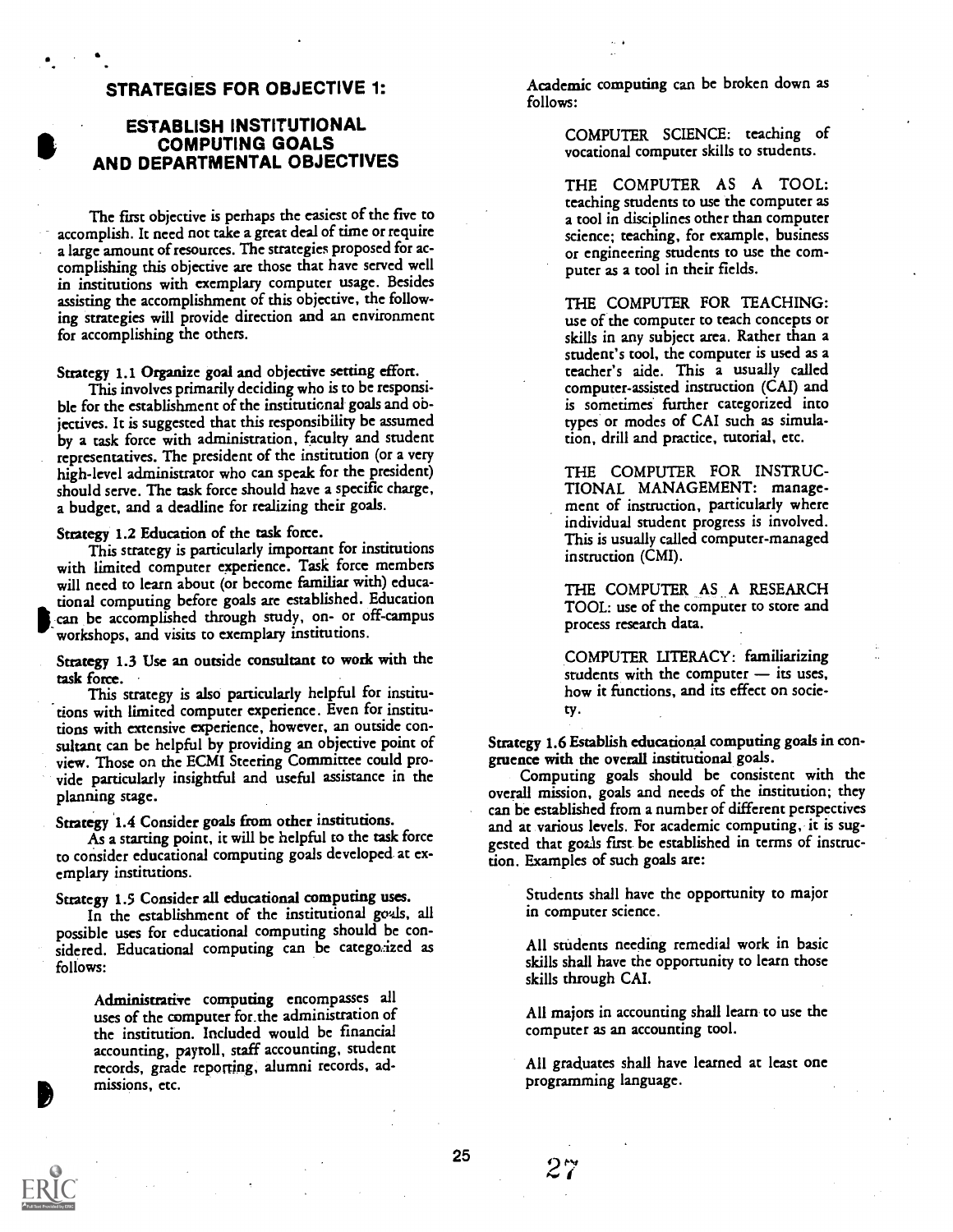All faculty shall have the opportunity to use the computer to enhance instruction.

#### Strategy 1.7 Prioritize goals.

Resources for computer facilities are unfortunately limited in minority institutions. Priorities will therefore need to be established to most efficiently use resources for the most effective computer applications. In the area of administration, for example, a higher priority may be placed on institutional financial accounting than on student accounting. Financial accounting utilizes fewer computer facilities and is thus more cost-effective. In the academic area, some applications consume much more computer resources than others. Word (text) processing, for example, consumes a very large amount; and hardware is tied up while text then requires a great amount of computer storage. Therefore, in assigning priorities to academic applications, an institution would probably assign a low priority to word processing by students. The benefits could be quite low for the high cost involved if a time-sharing system is used. On the other hand, an exception might be made for students in secretarial programs for whom word processing is an essential part of their training.

Strategy 1.8 Establish time frames for accomplishment of goals.

Goals are more likely to be accomplished if specific target dates for their accomplishment are developed.

Strategy 1.9 Secure financial support.

Accomplishment of goals will require internal and/or external financial support. It is usually easier to secure this support for *specific* computing goals. The possibility of outside funding should not be overlooked. Both public and private agencies provide grants for educational computing.

Strategy 1.10 Show administrative support.

Perhaps the single most effective (and least expensive) strategy for improving educational computing, is to show that the top administration of an institution believes in and supports the program. Top administrators should make it clear to all employees that they believe in the goals established for educational computing, and that they expect all employees to work toward those goals.

#### STRATEGY FOR OBJECTIVE 2:

### GATHER BASELINE DATA AND ROUTINELY COLLECT STANDARDIZED REPORTS

It is important to collect baseline data and reports on educational computing. This information can be used in a variety of ways: monitoring utilization; support for decisions regarding software and additional hardware acquisitions; tracking the attainment of goals; etc. If the computer system is fairly sophisticated, the computer itself will provide the data. Otherwise a logging system may be established. In some cases surveys of students, faculty and other employees will be used. Whatever the method of recording, the data should relate to the educational goals and objectives established, and should show progress toward those goals.

#### STRATEGIES FOR OBJECTIVE 3:

## HIRE COMPUTER SCIENCE FACULTY AND TRAIN OTHER FACULTY

Strategies 3.1 through 3.4 deal with hiring computer science faculty, while 3.5 through 3.9 address the training of other faculty.

Strategy 3.1 Actively recruit computer science faculty.

All universities are currently experiencing a serious personnel shortage in the computer sciences. Faculty salaries simply cannot compete with those offered by business and industry, particularly at a time when computer scientists are in short supply. Minority computer . scientists are in even greater demand. For the present, then, "active recruitment" may yield inadequate return for the effort expended. As minority institution computer science programs improve and respond, however, recruitment will be a more productive strategy. In the meantime, computer scientists without Ph.D.'s should be easier to find, and would be acceptable for two-year colleges and perhaps some four-year colleges as a short-term solution.

During the period of short supply and high demand. additional strategies may need to be employed to expand the computer science faculty.

Strategy 3.2 Obtain computer science faculty from industry.

Corportations such as IBM and Control Data have been known to provide assistance for small colleges and minority institutions in the form of a short-term "loan" of a staff computer scientist. Some institutions have used this . strategy to establish a computer science program and facililty. If this strategy is used, however, there should be a clear recognition of the problem of maintaining the program once the borrowed scientist leaves.

The responsibilities of the temporary person should include establishing procedures, recruiting staff and faculty, training existing faculty, as well as beginning to establish a computer science curriculum. Although certainly less than ideal, the "borrowed scientist" strategy can be repeated every year with a new person, if a willing corportaton can be found.

One difficulty that has been experienced by minority institutions using this strategy is that the temporary person does not understand the context, constraints or goals in which he or she has been placed. To help alleviate this problem and to assist in providing appropriate role models, the institution may wish to specificallly request the loan of a minority scientist. Any such temporary faculty should receive initial orientation to the minority institution, and periodic re-orientation as needed.

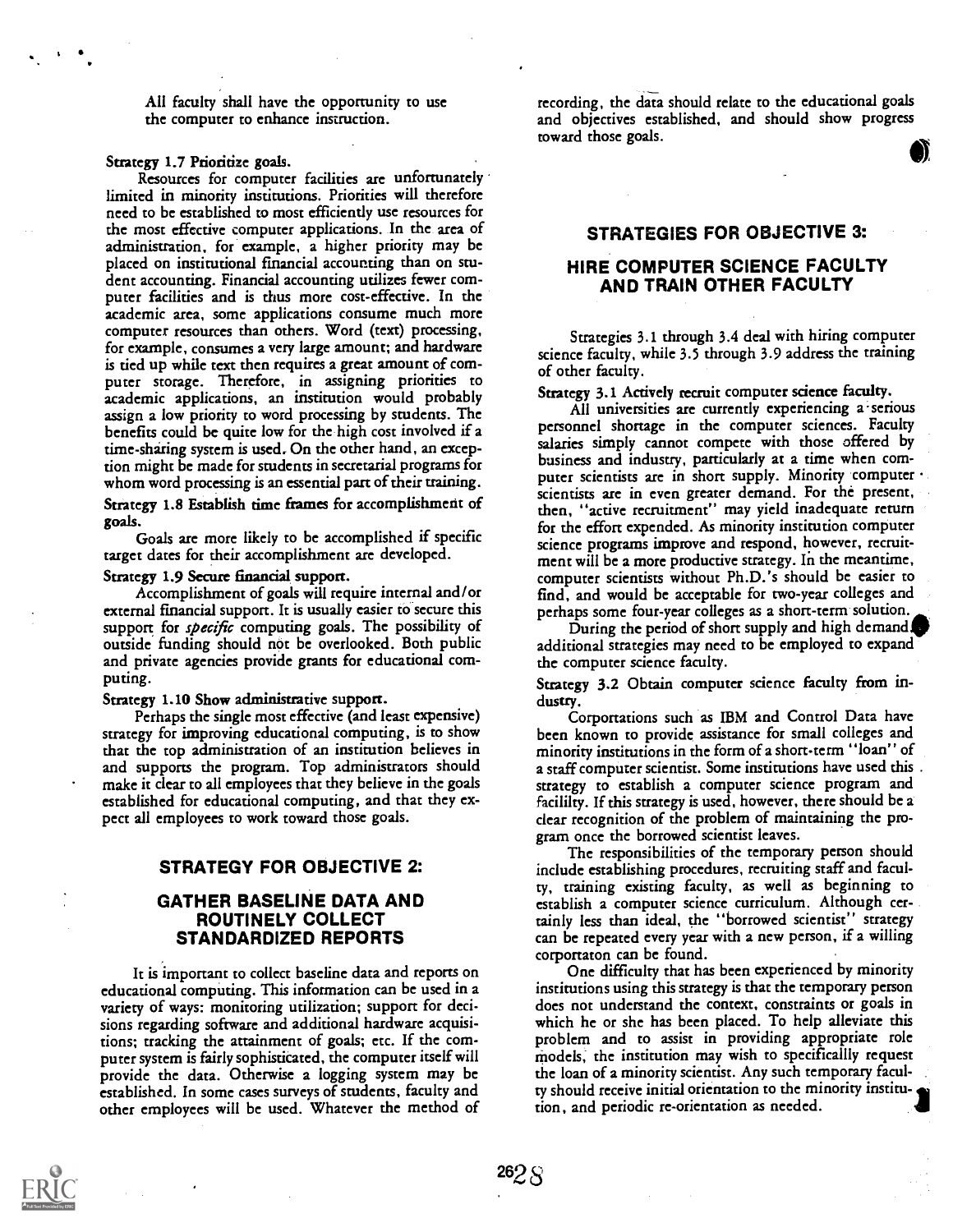Strategy. 3.3 Hire computer scientists on sabbatical or short-term leave from larger institutions.

.4

Again, this strategy is a short-term expedient and not the ideal solution. It has an advantage over the industry loan strategy, however, in that the person will be a teacher, with an understanding of the role and responsibilities of a faculty member in an institution of higher education.

Strategy 3.4 Hire pan-time computer science faculty.

If the minority institution is located in a community<br>h employs computer professionals, a computer science buter literacy through CAI. which employs computer professionals, a computer science program and facilities can be staffed by part-time personnel whose primary job is external to the institution.

Strategy 3.5 Educate administrators through shared-cost seminars.

The ECMI orientation sessions for college presidents was a particularly successful strategy in gaining informed support for educational computing in minority institutions. Such sessions can be planned on a regional basis, for example, or for a consortia of Indian college presidents. Sharing the planning and cost of the orientation seminars would make it feasible without federal assistance.

Strategy 3.6 Recruit faculty with computer skills.

If the effective use of computers in academic areas other than computer science is to increase, appropriate faculty must be trained and/or recruited. In recruiting, a desirable qualification may be computing skills, particularly in the sciences and engineering where such skills may well be requisite to future success in the field.

Strategy 3.7 Educate faculty through establishing networks.

Faculty from wealthier institutions have long depended on a network of other professions to learn new techniques, find resources, and stay abreast of the state of the art. With limited resources, however, it is difficult to fund travel to conferences and conventions where contacts are established and maintained. This may be a strategy that will require federal support to implement.

Strategy 3.8 Educate faculty through exchange visits.

An externally-funded exchange program, requiring a proposal by the institutions participating, would provide faculty with the opportunity to share expertise with other universities (not necessarily minority). Visits usually take place at different times; for example, a Morehouse physics professor visits Haskell, then the Haskell physics professor visits Morehouse. A temporary replacement for the absent teacher could perhaps be supplied through a staff loan from industry, as in Strategy 3.2. Crucial to the success of such an exchange program would be written commitments and agreements by both participating institutions.

Strategy 3.9 Educate faculty through ECM/-type training sessions.

A highly successful strategy named by all exemplary minority institutions for successful educational computing has been participation in ECMI summer programs. Programs of this magnitude would require continued federal funding, although regional faculty training sessions may be organized on a shared-cost basis.

## STRATEGIES FOR OBJECTIVE 4:

#### TRAIN STUDENTS

Strategy 4.1 Improve computer science offerings.

Computer science course offerings and majors will improve as faculty in computer science are hired and as other strategies are implemented.

Strategy 4.2 Increase educational opportunity and com-

For those students needing remedial work as a prerequisite to enrolling in a college-level course, equal educational opportunity does not exist. When staff and resources are not available to teach remedial classes, they are simply not offered. CAI, however, can be used to teach remedial subjects without adding to the burden of the faculty. A degree of computer literacy is also achieved through this interaction with the computer.

Strategy 4.3 Embed use of the computer in the curriculum:

To achieve the goal of computer literacy while at the same time enhancing the productivity and effectiveness of -coursework, use of the computer should be a requirement in some courses. Comprehensive use of the computer to achieve course goals is a characteristic feature in exemplary minority institutions which have achieved success in computer utilization and literacy.

### Strategy 4.4 Secure CAI courseware.

CAI' courseware developed at other institutions should be obtained, rather than attempting large-scale, inhouse development. Faculty time is at a premium - even for incorporating already developed courseware into the curriculum - without the additional burden of CAI development. Existing "clearinghouses," such as the MISIP Project carried out by Carl Stucke at Atlanta junior College, or the CONDUIT courseware exchange (University of Iowa), should be primary sources for courseware and information. An additional source of courseware for basic skills (both tutorial and drill and practice) is the MICROSIFT Clearinghouse at Northwest Regional Educational Laboratory in Portland, Oregon.

Strategy 4.5 Enhance career opportunities through computer-related course offerings.

By using the computer as a tool in those disciplines where it is appropriate, the student acquires a skill which will increase competitiveness in the job market.

#### STRATEGY FOR OBJECTIVE 5:

#### ENHANCE COMPUTER SERVICE BY ESTABLISHING THE LIBRARY AS A DISSEMINATION CENTER

The existing library or media center facility can and should provide a focus for collecting and disseminating computer-related information and resources. Faculty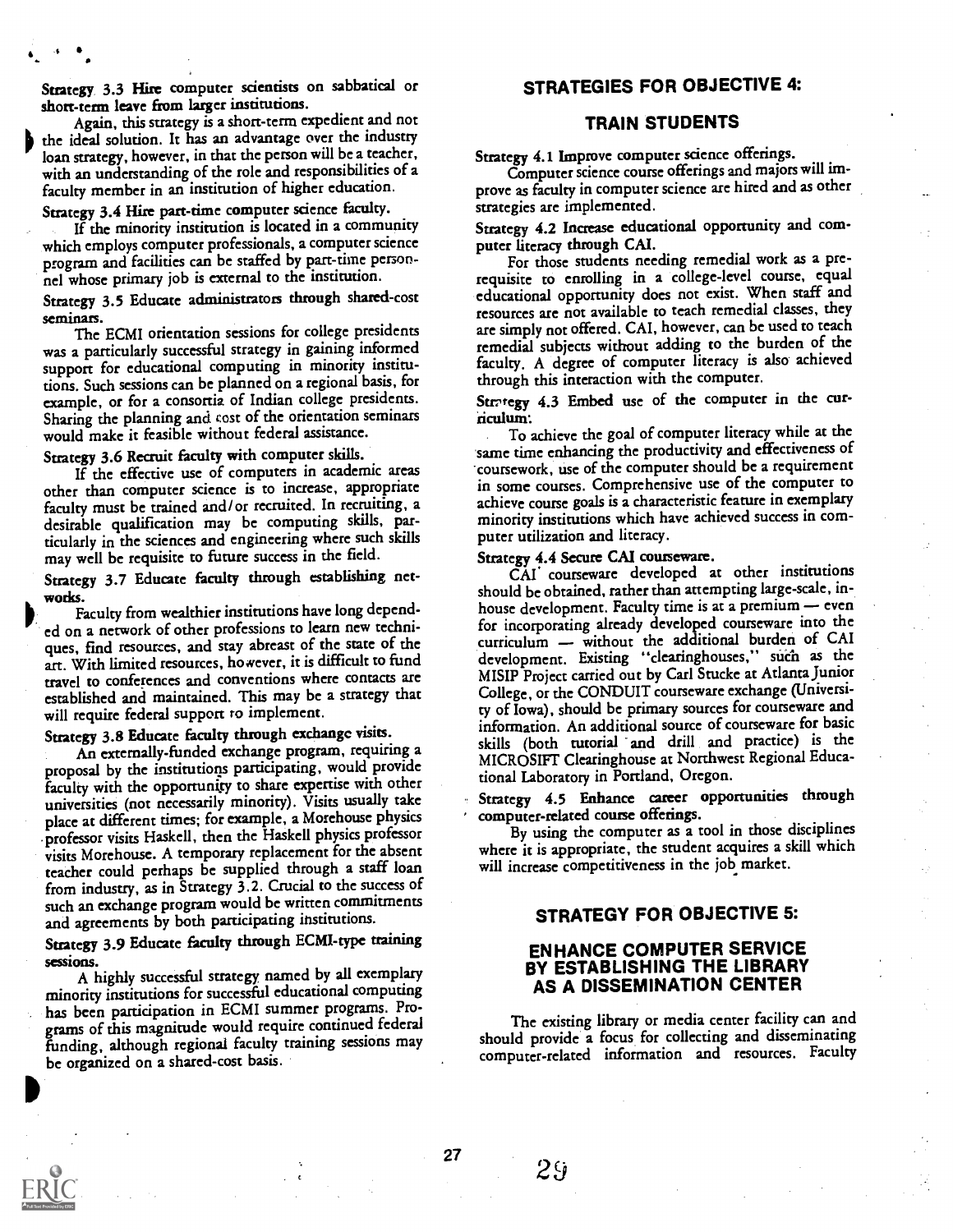should have access to information about computer uses in education generally, and about their discipline specifically. Courseware should also be available through the library. This concept differs from that of the computer center as a focus for computer-related resources, information, and courseware, which is the traditional approach. The library is more acceptable to most faculty because they are already familiar with it. Librarians are beginning to see themselves as taking this responsibility, and this is a growing trend.

28

Ü